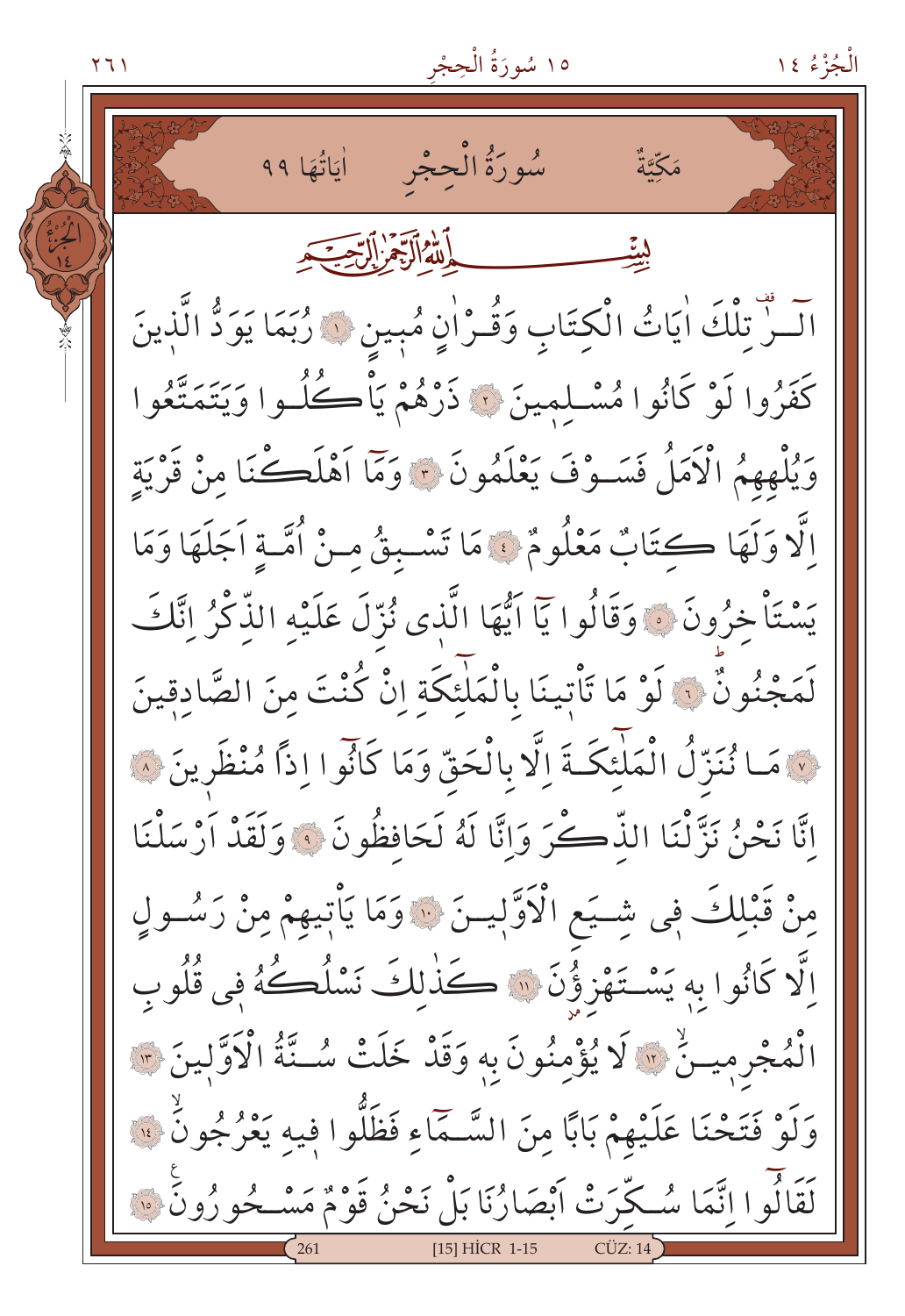# ١٥ سُورَةُ الْحِجْر

وَلَقَـٰدٌ جَعَلْنَـا فـى السَّـمَاءِ بُرُوجـًا وَزَيَّنَّاهَـا لِلنَّاظِرِيـنُّ ۞ وَحَفِظْنَاهَا مِنْ كُلِّ شَــيْطَانٍ رَجِيمٌ \* اِلَّا مَنِ اسْتَرَقَ السَّمْعَ فَأَتْبَعَـهُ شَـهَابٌ مُبِيـنٌ \* وَالْأَرْضَ مَدَدْنَاهَـا وَالْقَيْنَـا فِيهَا رَوَاسِيَ وَأَنْبَتْنَا فِيهَا مِنْ كُلِّ شَيْءٍ مَوْزُونِ ۞ وَجَعَلْنَا لَكُمْ فِيهَا مَعَايِـشَ وَمَنْ لَسْـتُمْ لَهُ بِرَازِقِيــنَ ۞ وَإِنْ مِنْ شَــىْءِ اِلَّا عِنْدَنَا خَزَآئِنُهُ وَمَا نُنَزِّلُهُ إِلَّا بِقَدَرِ مَعْلُومِ \* وَأَرْسَـلْنَا الرِّيَاحَ لَوَاقِحَ فَأَنْزَلْنَا مِنَ السَّمَّاءِ مَّاءً فَأَسْفَيْنَا كُمُوهُ وَمَّا أَنْتُمْ لَهُ بِخَازِنِيسَ ٣ وَإِنَّا لَنَحْنُ نُحْيِي وَنُمِيتُ وَنَحْسُ الْوَارِثُونَ ٣ وَلَقَدْ عَلِمْنَا الْمُسْتَقْدِمِينَ مِنْكُمْ وَلَقَدْ عَلَمْنَا الْمُسْتَأْخِرِينَ قَ وَإِنَّ رَبَّكَ هُوَ يَحْشُرُهُمْ إِنَّهُ حَكِيمٌ عَلِيمٌ ۚ وَلَقَدْ خَلَقْنَا الْإِنْسَـانَ مِنْ صَلْصَالٍ مِنْ حَمَأٍ مَسْـنُونِ ۚ وَالْجَـانَّ خَلَقْنَاهُ مِنْ قَبْلُ مِنْ نَارِ السَّـمُومِ ۞ وَإِذْ قَالَ رَبُّكَ لِلْمَلْئكَةِ إِنِّي خَالِقٌ بَشَرًا مِنْ صَلْصَالٍ مِنْ حَمَأٍ مَسْـنُونِ 35 فَإِذَا سَوَّيْتُهُ وَنَفَخْتُ فِيهِ مِنْ زُوجِي فَقَعُوا لَهُ سَاجِدِينَ ۞ فَسَجَدَ الْمَلْئِكَةُ كُلُّهُمْ اَجْمَعُـونَّ ۞ اِلَّا ابْلِيسَّ اَبِّي اَنْ يَڪُـونَ مَعَ السَّـاجِدِينَ ۞ [15] HİCR 16-31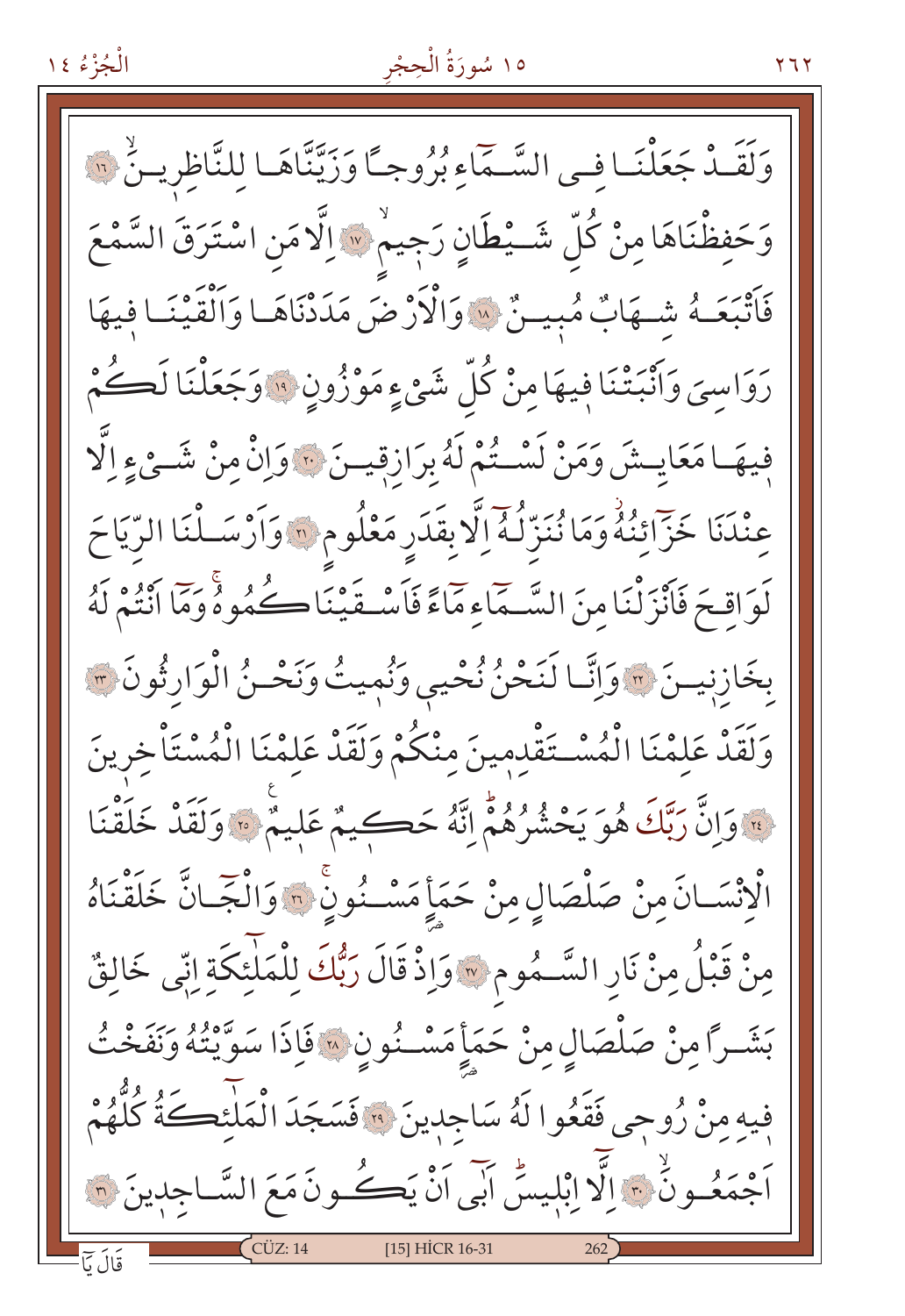

قَالَ يَآ اِبْلِيسُ مَا لَكَ الَّا تَكُونَ مَعَ السَّاجِدِينَ ۞ قَالَ لَمْ ٱكُنْ لِٱسْجُدَ لِبَشَرٍ خَلَقْتَهُ مِنْ صَلْصَالٍ مِنْ حَمَأٍ مَسْنُونٍ لَّ قَالَ فَاخْرُجْ مِنْهَا فَإِنَّكَ رَجِيمٌ ﴾ وَإِنَّ عَلَيْكَ اللَّعْنَةَ إِلَٰى يَوْمِ اللَّذِينَ ﴾ قَالَ رَبِّ فَأَنْظِرْنِي إِلَٰى يَوْمٍ يُبْعَثُونَ ۞ قَالَ فَاِنَّكَ مِنَ الْمُنْظَرِينُ ۞ إلٰى يَوْمِ الْوَقْتِ الْمَعْلُومِ ۞ قَالَ رَبِّ بِمَا اَغْوَيْتَنِي لَأُزَيِّنَنَّ لَهُمْ فِي الْأَرْضِ وَلَأُغْوِيَنَّهُمْ أَجْمَعِينُ ﴾ إِلَّا عِبَادَكَ مِنْهُمُ الْمُخْلَصِينَ ﴾ قَالَ هٰذَا صرَاطٌ عَلَيَّ مُسْتَقِيمٌ ۞ إِنَّ عِبَادِي لَيْسَ لَكَ عَلَيْهِمْ سُلْطَانٌ إِلَّا مَنِ اتَّبَعَكَ مِنَ الْغَاوِينَ ۞ وَإِنَّ جَهَنَّمَ لَمَوْعِدُهُمْ اَجْمَعِينُ ۞ لَهَا سَبْعَةُ اَبْوَابٍّ لِكُلِّ بَابٍ مِنْهُمْ جُزْءٌ مَقْسُومٌ لِيَّةَ إِنَّ الْمُتَّقِينَ فِي جَنَّاتٍ وَعُيُونٍّ ۞ أَدْخُلُوهَا بِسَلَامٍ أُمِنِينَ ۞ وَنَزَعْنَا مَا فِي صُٰدُورِهِمْ مِنْ غِلِّ اِخْوَانًا عَلَٰى سُرُرٍ مُتَقَابِلِينَ ۞ لَا يَمَسُّهُمْ فِيهَا نَصَبٌ وَمَا هُمْ مِنْهَا بِمُخْرَجِينَ ۞ نَبِّئْ عِبَادَى أَنِّي أَنَا الْغَفُورُ الرَّحِيمُ ۞ وَأَنَّ عَذَابِي هُوَ الْعَذَابُ الْأَلِيمُ ﴾ وَنَبِّئُهُمْ عَنْ صَيْفٍ إِبْرٰهِيمُ ﴾ [15] HICR 32-51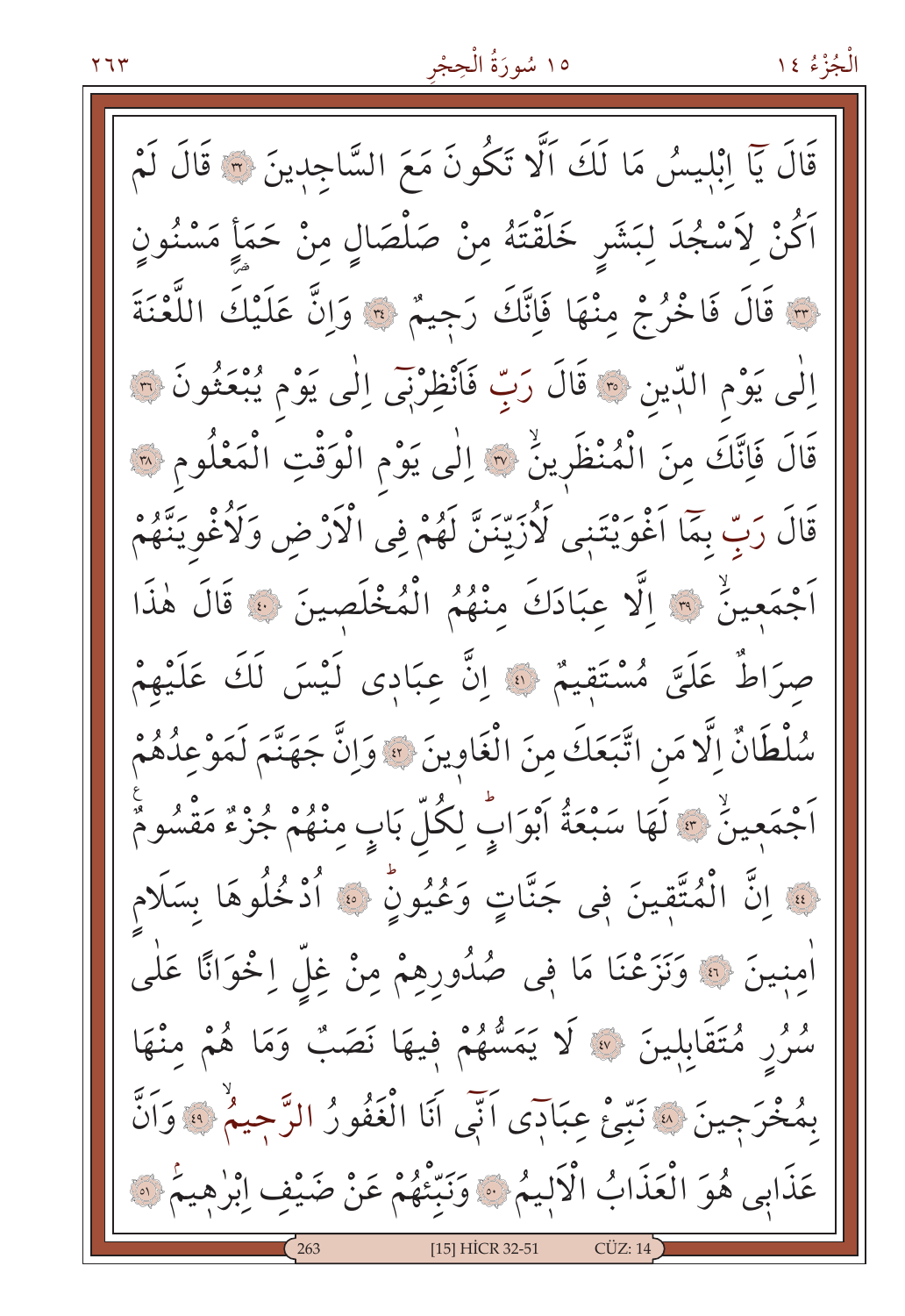### ١٥ سُورَةُ الْحِجْر

اذْ دَخَلُوا عَلَيْه فَقَالُوا سَلَامًا قَالَ إِنَّا مِنْڪُمْ وَجِلُونَ ۞ قَالُوا لَا تَوْجَلْ إِنَّا نُبَشِّرُكَ بِغُلَامٍ عَلِيمٍ \* قَالَ اَبَشَّرْتُمُونِي عَلَى أَنْ مَسَّـنِيَ الْڪِبَرُ فَبِمَ تُبَشَّـرُونَ ۞ قَالُوا بَشَّـرْنَاكَ بِالْحَـقِّ فَلَا تَكُنْ منَ الْقَانِطِينَ ﴾ قَالَ وَمَنْ يَقْنَطُ منْ رَحْمَة رَبِّــة إِلَّا الضَّالُّونَ ۞ قَالَ فَمَا خَطْبُـِكُمْ أَيُّهَا الْمُرْسَـلُونَ فَقَالُسُوا إِنَّمَا أُرْسِيلُنَّا إِلَى قَسُوْمِ مُجْرِمِيسُ ۚ وَالَّا الَّ لُوطٍّ إِنَّـا لَمُنَجُّوهُـمْ أَجْمَعِيـنّْ \* إِلَّا امْرَأَتَـهُ قَدَّرْنَـاْ إِنَّهَـا لَمنَ الْغَابِرِينَ ۞ فَلَمَّا جَاءَ أَلَ لُوطٍ الْمُرْسَـلُونُ ۞ قَالَ انَّكُمْ قَـوْمٌ مُنْكَرُونَ ۞ قَالُوا بَلْ جِئْنَاكَ بِمَا كَانُـوا فِيهِ يَمْتَرُونَ مِ وَاتَيْنَاكَ بِالْحَقِّ وَإِنَّا لَصَادِقُونَ ﴾ فَاَسْرِ بِاَهْلِكَ بِقِطْع مِنَ الَّيْلِ وَاتَّبِعْ اَدْبَارَهُمْ وَلَا يَلْتَفِتْ مِنْكُمْ اَحَدٌ وَامْضُواْ حَيْثُ تُؤْمَرُونَ ۞ وَقَضَيْنَا إِلَيْهِ ذٰلِكَ الْأَمْرَ اَنَّ دَابِرَ هَؤُلَّاءِ مَقْطُوعٌ مُصْبِحِيـنَ ۞ وَجَاءَ أَهْـلُ الْمَدِينَة يَسْتَبْشْـرُونَ لَهَ قَبَالَ إِنَّ هُـؤُلًّا و ضَيْفـى فَلَا تَفْضَحُـونِ لَهَ وَاتَّقُوا اللَّهَ وَلَا تُخْزُونِ ۞ قَالُوا أَوَلَـمْ نَنْهَـكَ عَـنِ الْعَالَمِيـنَ ۞ [15] HİCR 52-70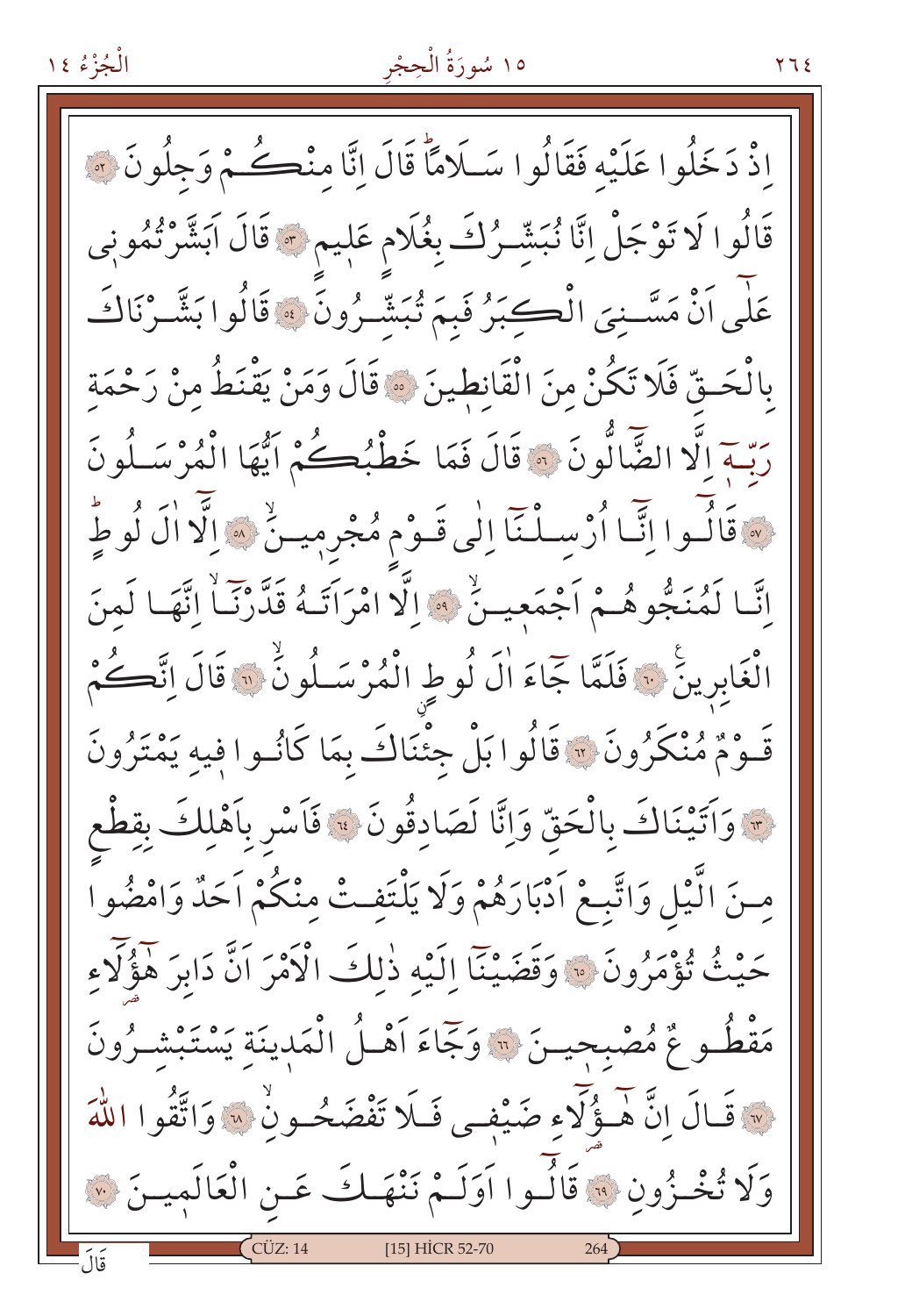قَالَ هَؤُلَّاءِ بَنَاتِي إِنْ كُنْتُمْ فَاعِلِينٍّ ۞ لَعَمْـرُكَ إِنَّهُمْ لَفِي سَــكُرِتهمْ يَعْمَهُونَ ۞ فَاَخَذَتْهُمُ الصَّيْحَـةُ مُشْـرقِينٌ ۞ فَجَعَلْنَا عَاليَهَا سَـافلَهَا وَاَمْطَرْنَا عَلَيْهِمْ حِجَارَةً مِنْ سِـجِّيلً لِهَ إِنَّ فِي ذٰلِكَ لَأَيَاتٍ لِلْمُتَوَسِّـمِينَ \* وَإِنَّهَا لَبِسَبِيلِ مُقِيم لِمَّا إِنَّ فِي ذٰلكَ لَأَيَةً لِلْمُؤْمِنِينَّ \* وَإِنْ كَانَ اَصْحَابُ الْأَيْكَةِ لَظَالِمِيسُ ۚ ۞ فَانْتَقَمْنَـا مِنْهُمْ وَانَّهُمَـا لَبِامَامِ مُبِيسٌ ۚ ۞ وَلَقَدْ كَنَّبَ اَصْحَابُ الْحِجْرِ الْمُرْسَلِينُ \* وَاٰتَيْنَاهُمْ اٰيَاتِنَا فَكَانُوا عَنْهَا مُعْرِضِيتُ ۚ ۞ وَكَانُوا يَنْحِتُونَ مِنَ الْجِبَالِ بُيُوتًا اٰمِنِينَ [\* فَاَخَذَتْهُمُ الصَّيْحَةُ مُصْبِحِينٌ \* فَمَا اَغْنٰى عَنْهُمْ مَا كَانُوا يَكْسِبُونَّ » وَمَا خَلَقْنَا السَّـمٰوَاتِ وَالْأَرْضَ وَمَا بَيْنَهُمَّا اِلَّا بِالْحَـقِّ وَإِنَّ السَّـاعَةَ لَأَتِيَةٌ فَاصْفَـحِ الصَّفْحَ الْجَمِيـلَ \* إِنَّ رَبَّكَ هُوَ الْخَلَّاقُ الْعَلِيمُ \* وَلَقَدْ اٰتِيْنَاكَ سَبْعًا مِنَ الْمَثَانِي وَالْقُرْاٰنَ الْعَظِيمَ ﴾ لَا تَمُدَّنَّ عَيْنَيْكَ إِلَٰى مَا مَتَّعْنَا بِهَ اَزْوَاجًا مِنْهُمْ وَلَا تَحْزَنْ عَلَيْهِمْ وَاخْفِضْ جَنَاحَكَ لِلْمُؤْمِنِينَ ۞ وَقُلْ لِّنِّي أَيَا النَّذِيرُ الْمُبِينُ \* كَمَّا أَنْزَلْنَا عَلَى الْمُقْتَسِمِينُ \* [15] HİCR 71-90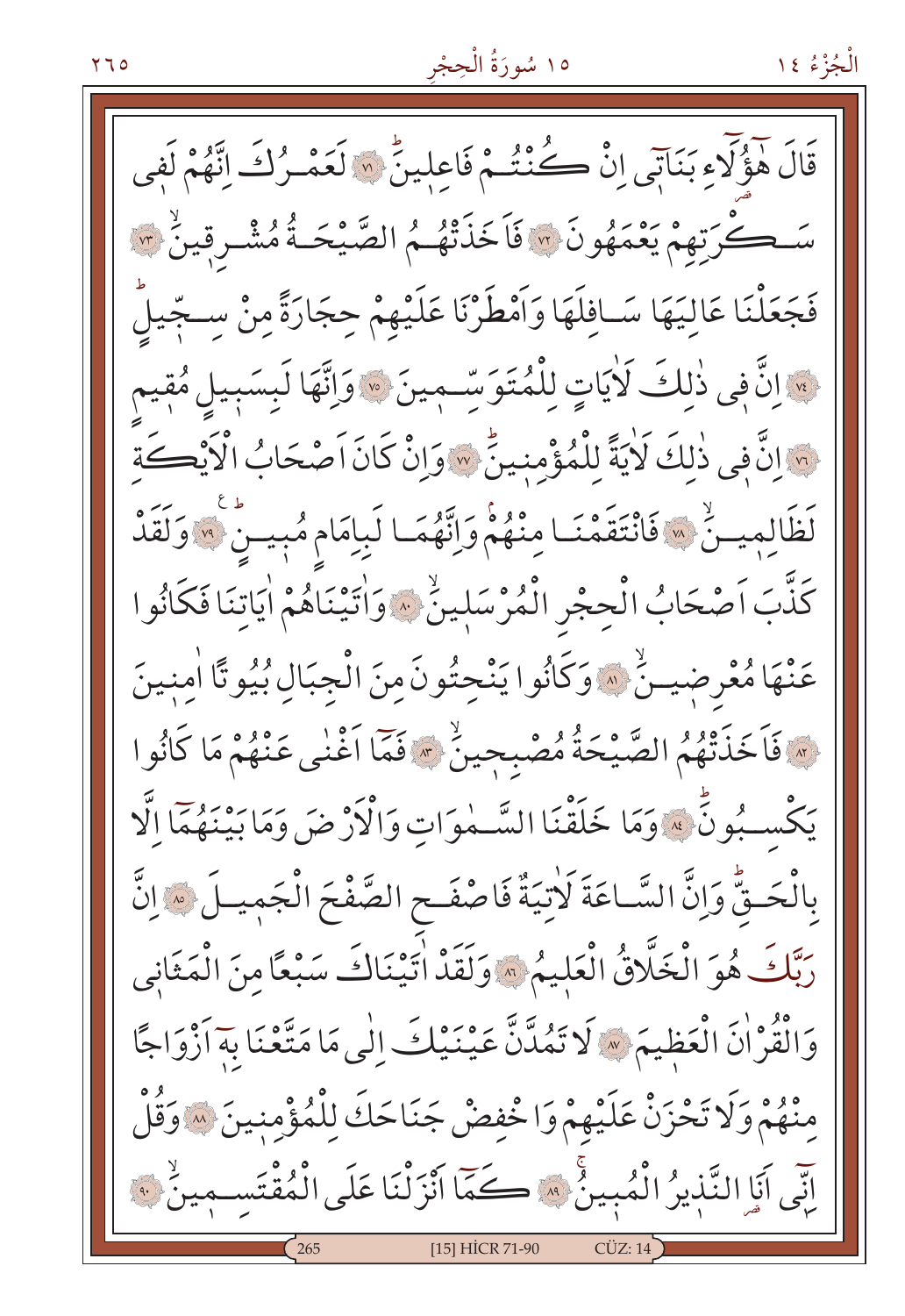الْجُزْءُ ١٤

# ١٥ سُورَةُ الْحِجْر

۲ ٦ ٦

اَلَّذِينَ جَعَلُوا الْقُرْاٰنَ عضينَ ۞ فَوَرَبّكَ لَنَسْـئَلَنَّهُمْ اَجْمَعِينُ لِهِ عَمَّا كَانُوا يَعْمَلُـونَ ﴾ فَاصْـدَعْ بِمَـا تُؤْمَـرُ وَاَعْرِ ضْ عَنِ الْمُشْرِكِينَ ﴾ إنَّا كَفَيْنَاكَ الْمُسْتَهْزِءِينُ ﴾ الَّذِينَ يَجْعَلُـونَ مَـعَ اللّهِ إِلٰهِــًا اٰخَرَّ فَسَــوْفَ يَعْلَمُونَ ۞ وَلَقَــدْ نَعْلَمُ اَنَّكَ يَضيقُ صَدْرُكَ بِمَـا يَقُولُونُ ۞ فَسَـبّحْ بِحَمْدِ رَبّكَ وَكُنْ مِنَ السَّاجِدِينُ ۚ ﴾ وَاعْبُدْ رَبَّكَ حَتَّى يَأْتِيَكَ الْيَقِينُ ﴾ مَكَّتَّةٌ اللهُ الَّذِهَرِ السِّبَهِ ليٽي أَتَّبِي أَمْيَرُ اللَّهِ فَبَلَا تَسْتَغْجِلُوهُ سُبْحَانَهُ وَتَعَالَٰـى عَمَّــا يُشْرِكُونَ ۞ يُنَزِّلُ الْمَلْئِكَةَ بِالرُّوحِ مِنْ آمْرِهِ عَلٰى مَنْ يَشَّاءُ مِنْ عِبَادِهِ أَنْ أَنْذِرُوا اتَّهُ لَّا إِلٰهَ إِلَّا أَنَبا فَاتَّقُونَ فَ خَلَقَ السَّـمٰوَاتِ وَالْأَرْضَ بِالْحَقُّ تَعَالٰي عَمَّا يُشْـر كُونَ نَ خَلَـقَ الْإِنْسَـانَ مِـنْ نُطْفَـةٍ فَـاِذَا هُـوَ خَصِيـمٌ مُبِينٌ فَ وَالْأَنْعَامَ خَلَقَهَاْ لَكُمْ فِيهَا دِفْءٌ وَمَنَافِعُ وَمِنْهَا تَأْكُلُونَ يَّ وَلَكُمْ فِيهَا جَمَالٌ جِينَ تُرِيحُونَ وَجِينَ تَسْرَحُونَ ۞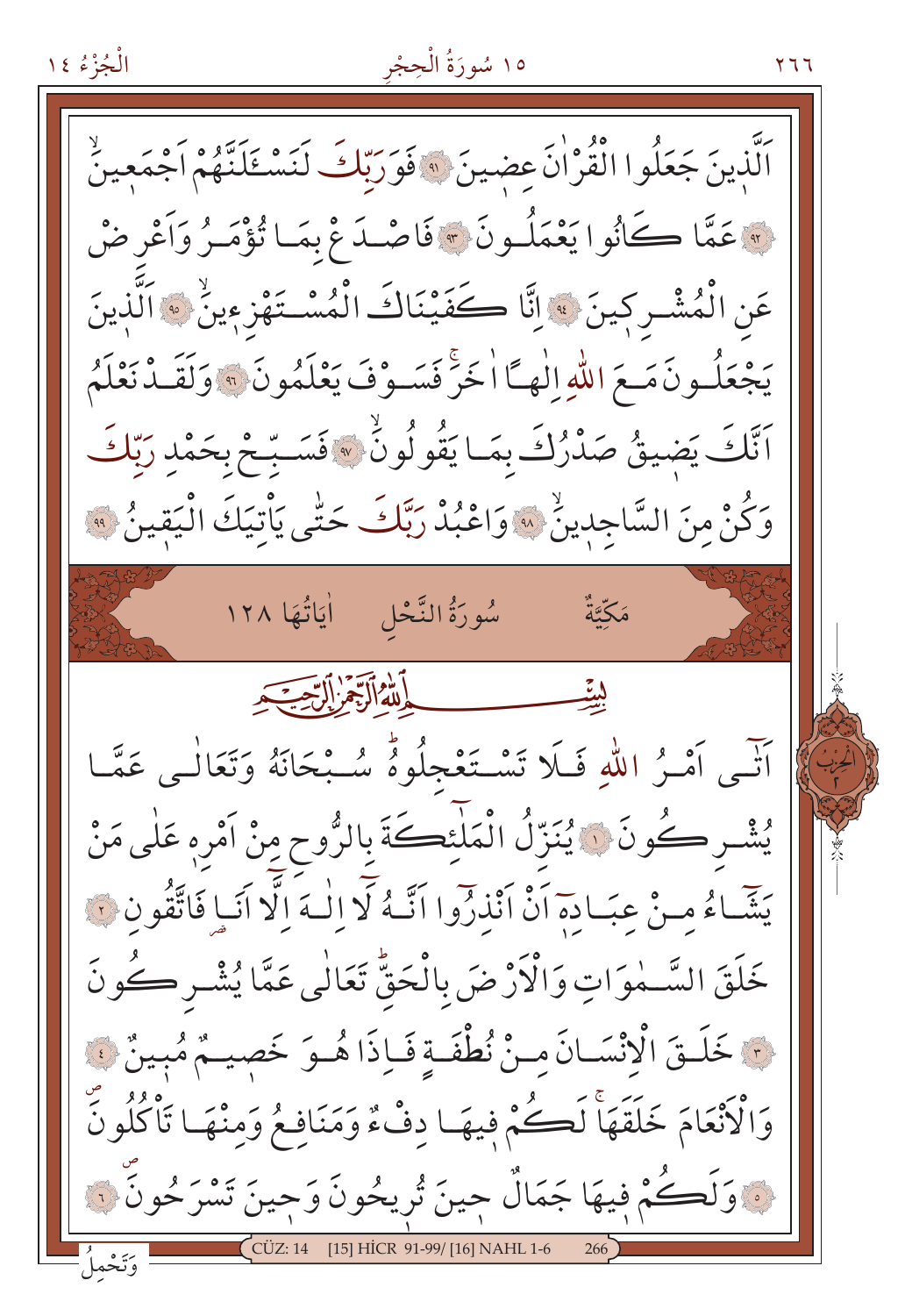وَتَحْمِلُ ٱثْقَالَكُمْ اِلٰى بَلَدِ لَمْ تَكُونُوا بَالِغِيهِ اِلَّا بِشْقّ الْأَنْفُسُ إِنَّ رَبِّكُمْ لَرَؤُفٌ رَجِيمٌ ﴾ وَالْخَيْلَ وَالْبِغَالَ وَالْحَمِيرَ لِتَرْكُبُوهَا وَزِينَـةً وَيَخْلُـقُ مَـا لَا تَعْلَمُونَ ۞ وَعَلَـى اللّٰهِ قَصْـدُ السَّـبِيل وَمِنْهَـا جَمَائِزٌ وَلَوْ شَـَاءَ لَهَٰذِيكُمْ اَجْمَعِينَ ۚ ﴿ هُـوَ الَّـذِّي اَنْزَلَ مِنَ السَّـمَّاءِ مَاءً لَكُمْ مِنْـهُ شَـرَابٌ وَمِنْـهُ شَـجَرٌ فِيـهِ تُسـيمُونَ نَ يُنْبِتُ لَكُمْ بِهِ الزَّرْعَ وَالزَّيْتُونَ وَالتَّخِيلَ وَالْأَعْنَـابَ وَمِنْ كُلِّ الثَّمَرَاتِ إِنَّ فِى ذٰلِكَ لَأَيَةً لِقَوْم يَتَفَكَّرُونَ ۚ ۚ وَسَخَّرَ لَكُمُ الَّيْلَ وَالنَّهَارُّ وَالشَّمْسَ وَالْقَمَـرُّ وَالنُّجُـومُ مُسَـخَّرَاتٌ بِأَمْـرِهِ إِنَّ فِـى ذٰلِـكَ لَاٰيَـاتٍ لِقَوْمٍ يَعْقِلُونَٰ ۞ وَمَا ذَرَاَ لَكُمْ فِي الْآرْضِ مُخْتَلِفًا اَلْوَانُهُ إِنَّ فِي ذٰلِكَ لَايَةً لِقَوْمٍ يَذَّكَّرُونَ ۞ وَهُوَ الَّذِي سَخَّرَ الْبَحْرَ لِتَأْكُلُوا مِنْـهُ لَحْمـًا طَرِيًّا وَتَسْتَخْرِجُوا مِنْـهُ حِلْيَـةً تَلْبَسُـونَهَاْ وَتَـرَى الْفُلْـكَ مَوَاخِـرَ فِيهِ وَلِتَبْتَغُوا مِنْ فَضْلِهِ وَلَعَلَّكُمْ تَشْـكُرُونَ ۞ [16] NAHL 7-14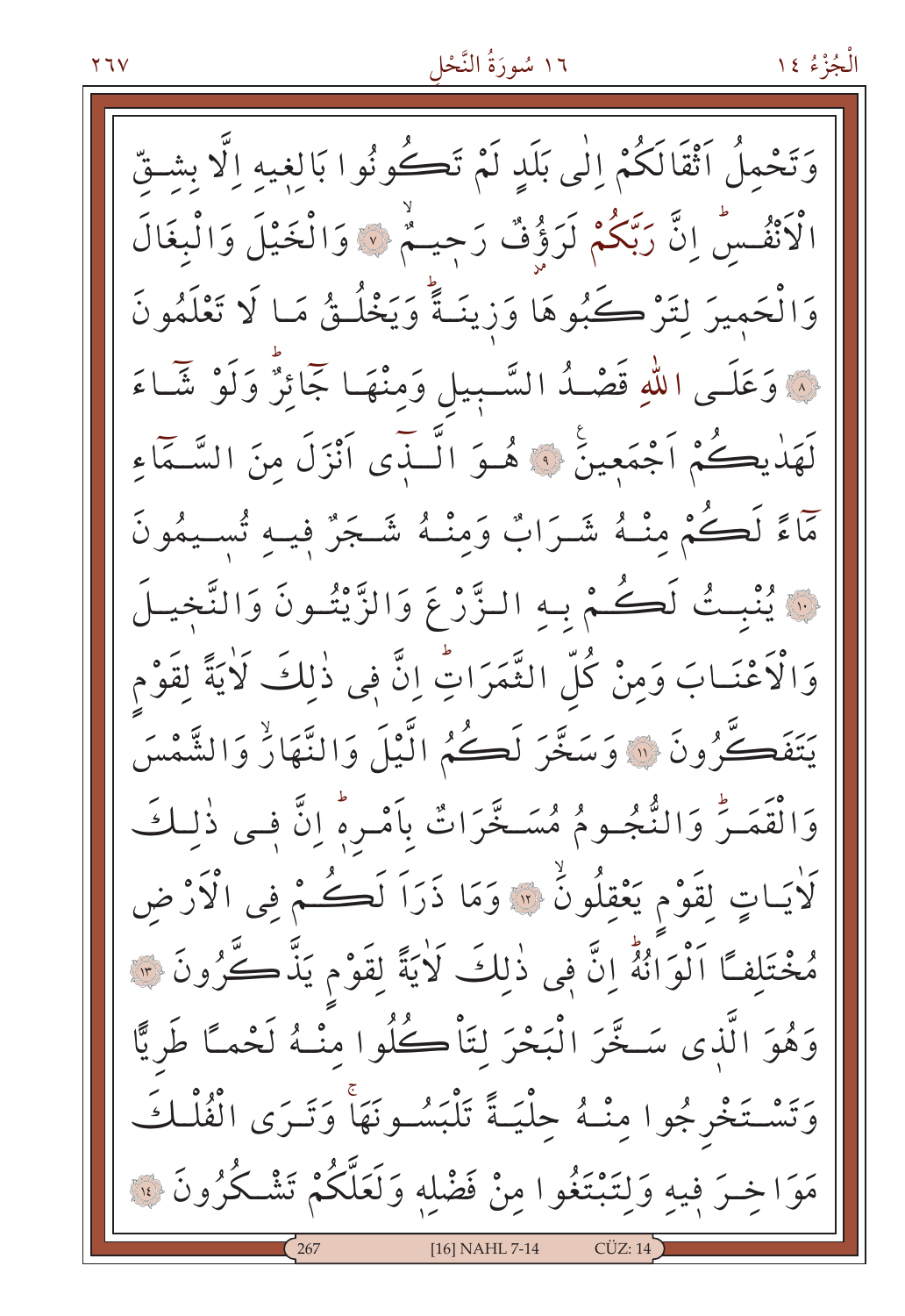#### ١٦ سُورَةُ النَّحْل

وَالْقٰی فی الْاَرْض رَوَاسـیَ اَنْ تَمِیدَ بِکُمْ وَاَنْهَاراً وَسُبُلًا لَعَلَّكُمْ تَهْتَدُونَْ ۞ وَعَلَامَاتٍّ وَبِالنَّجْمِ هُـمْ يَهْتَدُونَ ۞ أَفَمَنْ يَخْلُقُ كَمَنْ لَا يَخْلُقُّ أَفَلَا تَذَكَّرُونَ ۞ وَانْ تَعُدُّوا نَعْمَـةَ اللهِ لَا تُحْصُوهَا إِنَّ اللَّهَ لَغَفُورٌ رَحِيمٌ \* وَاللَّهُ يَعْلَمُ مَا تُسـرُّونَ وَمَـا تُعْلَنُونَ ۚ وَالَّذِيـنَ يَدْعُونَ منْ دُونِ اللَّهِ كَا يَخْلُقُونَ شَــْيْـًا وَهُــمْ يُخْلَقُونَ \* أَمْـوَاتٌ غَيْرُ أَحْيَاءِ وَمَا يَشْكُرُونُ آيَّانَ يُبْعَثُونَ ۞ الْهُكُمُ إِلٰهٌ وَاحِدٌ فَالَّذِينَ كَا يُؤْمِنُونَ بِالْأَخِرَةِ قُلُوبُهُمْ مُنْڪِرَةٌ وَهُمْ مُسْتَڪْبِرُونَ لَّ لَا جَـرَمَ اَنَّ اللّٰهَ يَعْلَـمُ مَـا يُســرُّونَ وَمَـا يُعْلِنُــونَ اِنَّــهُ لَا يُحِبُّ الْمُسْتَكْبِرِينَ \* وَإِذَا قِيلَ لَهُمْ مَاذَا اَنْزَلَ رَبُّعُكُمْ قَالُوا اَسَـاطِيرُ الْأَوَّلِينُ ۚ ﴾ لِيَحْمِلُـوا اَوْزَارَهُمْ كَامِلَةً يَوْمَ الْقِيْمَةْ وَمِنْ أَوْزَارِ الَّذِينَ يُضلُّونَهُـمْ بِغَيْرِ عِلْـمُ اَلَا سَّـاءَ مَا يَزِرُونَ ۚ ۚ قَدْ مَكَــرَ الَّذِينَ مِـنْ قَبْلِهِمْ فَاَتَـى اللَّهُ بُنْيَانَهُـمْ مِنَ الْقَوَاعِـدِ فَخَـرَّ عَلَيْهِمُ السَّـقْفُ مِنْ فَوْقِهِمْ وَأَتْيَهُمُ الْعَذَابُ مِنْ حَيْثُ لَا يَشْـعُرُونَ ۞ [16] NAHL 15-26

۲٦۸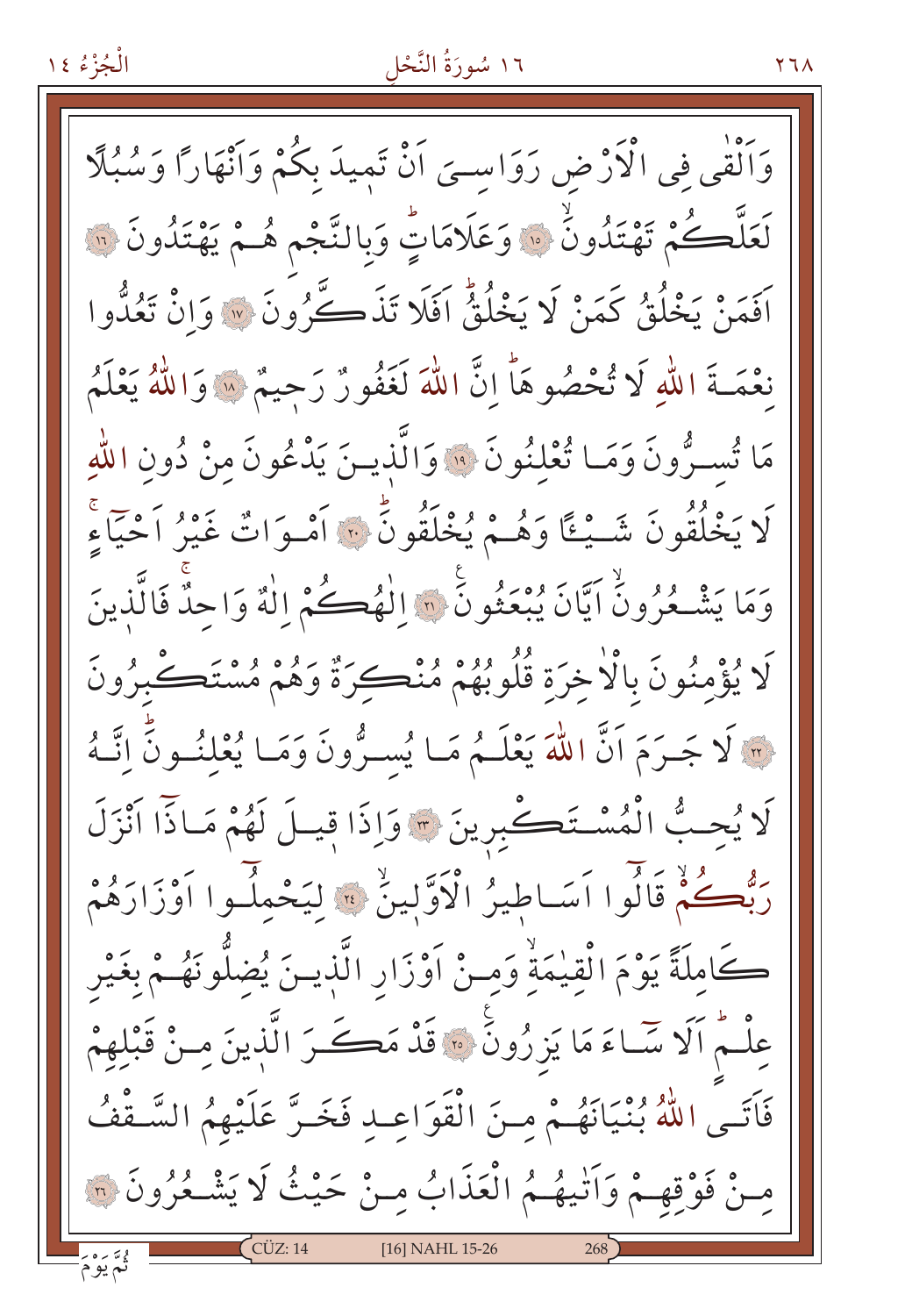ـمّ يَوْمَ الْقِيْمَةِ يُخْزِيهِمْ وَيَقُولُ أَيْنَ شُـرَكَّاءِيَ الَّذينَ كُنْتُمْ تُشَاقُونَ فِيهِمّْ قَـالَ الَّذِينَ أُوتُـوا الْعِلْمَ إِنَّ الْخِـزْيَ الْيَوْمَ وَالشَّـوءَ عَلَى الْكَافِرِينُ \* اَلَّذِينَ تَتَوَفَّيهُمُ الْمَلْنَكَةُ ظَالِمَى اَنْفُسِهِمْ فَاَلْقَوُا السَّلَمَ مَا كُنَّا نَعْمَلُ مِنْ سُوءٍ بَلَى إِنَّ اللَّهَ عَلِيهُمْ بِمَا كُنْتُمْ تَعْمَلُونَ ۞ فَادْ خُلُوا أَبْوَابَ جَهَنَّمَ خَالِدِينَ فِيهَا فَلَبِئْسَ مَثْوَى الْمُتَكَبِّرِينَ ۞ وَقِيلَ لِلَّذِينَ اتَّقَوْا مَاذًّا انْزَلَ رَبُّكُمْ قَالُوا خَيْرًا للَّذِينَ اَحْسَــنُوا فِي هٰذِه الدُّنْيَـا حَسَـنَةٌ وَلَـدَارُ الْاخرَة خَيْـرٌّ وَلَنِعْـمَ دَارُ الْمُتَّقِينُ نَ جَنَّـاتُ عَدْنٍ يَدْخُلُونَهَـا تَجْرى مِنْ تَحْتِهَـا الْأَنْهَارُ لَهُمْ فِيهَا مَا يَشَّاؤُنَّ كَذٰلِكَ يَجْزِى اللّهُ الْمُتَّقِيـنِّ ۞ اَلَّذِينَ تَتَوَفَّيهُمُ الْمَلْئِكَةُ طَيِّبِينٌ يَقُولُونَ سَلَامٌ عَلَيْكُمُ ادْخُلُوا الْجَنَّةَ بِمَا كُنْتُمْ تَعْمَلُونَ ٣ هَـلْ يَنْظُـرُونَ الَّا اَنْ تَأْتِيَهُمُ الْمَلْئِكَـةُ اَوْ يَأْتِيَ اَمْرُ رَبِّكَ كَذٰلِكَ فَعَلَ الَّذِينَ مِـنْ قَبْلِهِمُّ وَمَا ظَلَمَهُمُ اللَّهُ وَلٰكِنْ كَانُوا اَنْفُسَـهُمْ يَظْلِمُونَ ﴾ فَاَصَابَهُمْ سَّـيِّـئَاتُ مَا عَمِلُوا وَحَاقَ بِهِمْ مَا كَانُوا بِهِ يَسْـتَهْزِؤُنِّ ؟ [16] NAHL 27-34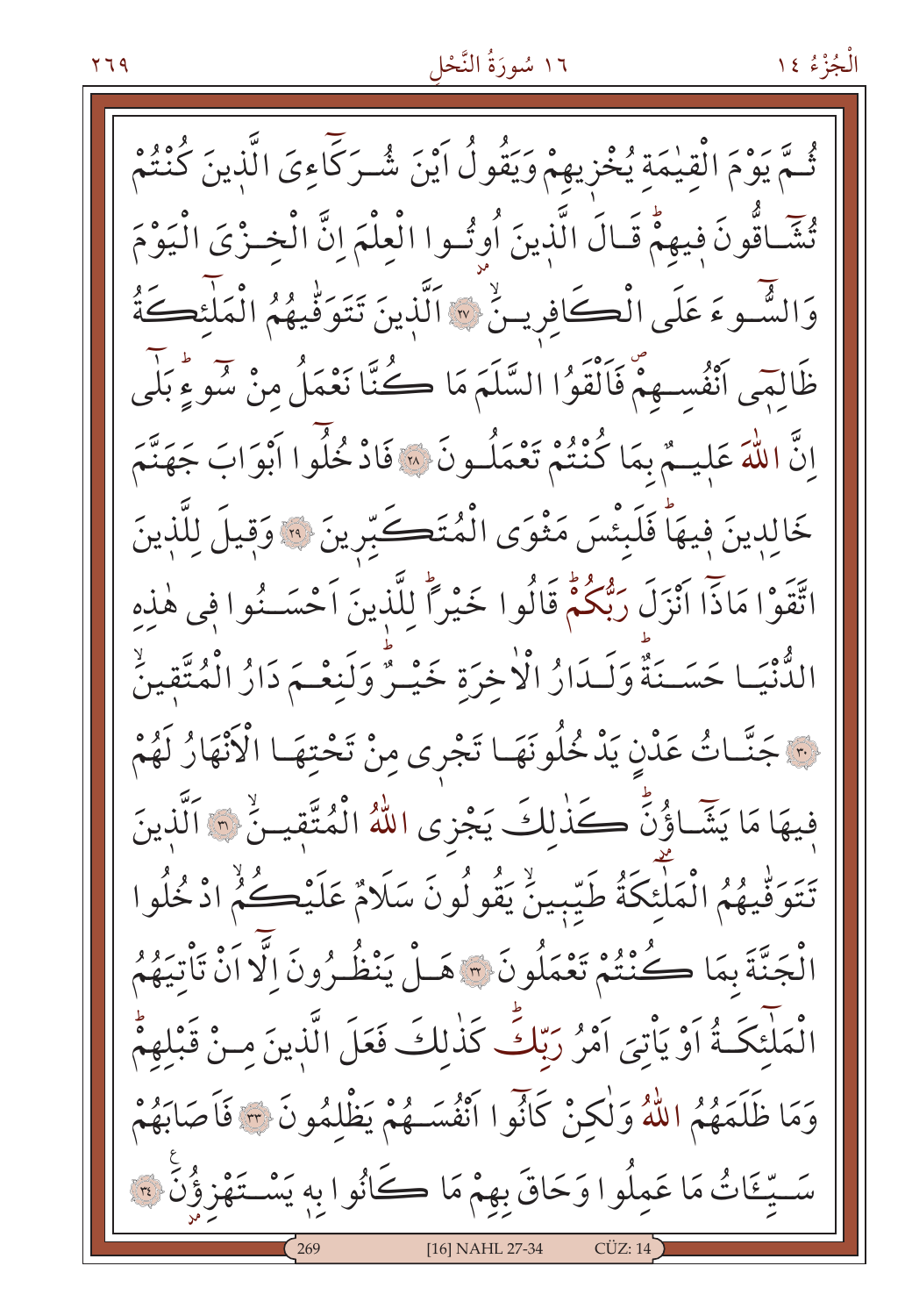#### ١٦ سُورَةُ النَّحْل

وَقَالَ الَّذِينَ اَشْـرَكُوا لَوْ شَّـاءَ اللَّهُ مَا عَبَدْنَا مـنْ دُونِه منْ شَـيْءِ نَحْنُ وَلَّا ابَاؤُنَـا وَلَا حَرَّمْنَا منْ دُونهِ منْ شَـيْءٍ كَذٰلكَ فَعَلَ الَّذِينَ مِنْ قَبْلِهِمْ فَهَلْ عَلَى الرُّسُلِ اِلَّا الْبَلَا غُ الْمُبِينُ ۞ وَلَقَدْ بَعَثْنَا فِي كُلِّ أُمَّةٍ رَسُـو لَّا أَنِ اعْبُدُوا اللَّهَ وَاجْتَنبُوا الطَّاغُوتَّ فَمِنْهُمْ مَنْ هَـدَى اللّٰهُ وَمِنْهُمْ مَنْ حَقَّتْ عَلَيْه الضَّلَالَةُ فَسـيرُوا فِـي الْأَرْضِ فَانْظُرُوا كَيْفَ كَانَ عَاقِبَةُ الْمُكَذِّبِينَ ۞ إِنْ تَحْرِصْ عَلَى هُدٰيهُمْ فَإِنَّ اللَّهَ لَا يَهْدِى مَنْ يُضِلُّ وَمَا لَهُمْ مِنْ نَاصِرِينَ ۞ وَأَقْسَـمُوا بِبِاللَّهِ جَهْدَ أَيْمَانِهِمْ لَا يَبْعَثُ اللَّهُ مَـنْ يَمُـوثُ بَلْي وَعْدًا عَلَيْهِ حَقًّا وَلٰكِنَّ اَكْثَرَ النَّاسِ لَا يَعْلَمُونُّ ۞ لِيُبَيِّنَ لَهُمُ الَّـذِي يَخْتَلِفُونَ فِيهِ وَلِيَعْلَمَ الَّذِينَ كَفَرُوا اَتَّهُـمْ كَانُوا كَاذِبِينَ ۞ اِنَّمَا قَوْلُنَا لِشَيْءٍ إِذَا اَرَدْنَاهُ اَنْ نَقُولَ لَهُ كُنْ فَيَكُونُ ۚ وَالَّذِينَ هَاجَرُوا فِي اللَّهِ مِنْ بَعْدِ مَـا ظُلمُوا لَنُبَوِّئَنَّهُمْ فِي الدُّنْيَا حَسَـنَةً وَلَاَجْرُ الْاخِرَة اَكْبَرُ لَوْ كَانُوا يَعْلَمُونُ ۚ وَالَّذِينَ صَبَرُوا وَعَلَى رَبِّهِمْ يَتَوَكَّلُونَ ۞ [16] NAHL 35-42 وَمَّا أَدْ مَبِلْنَا

 $\gamma$   $\gamma$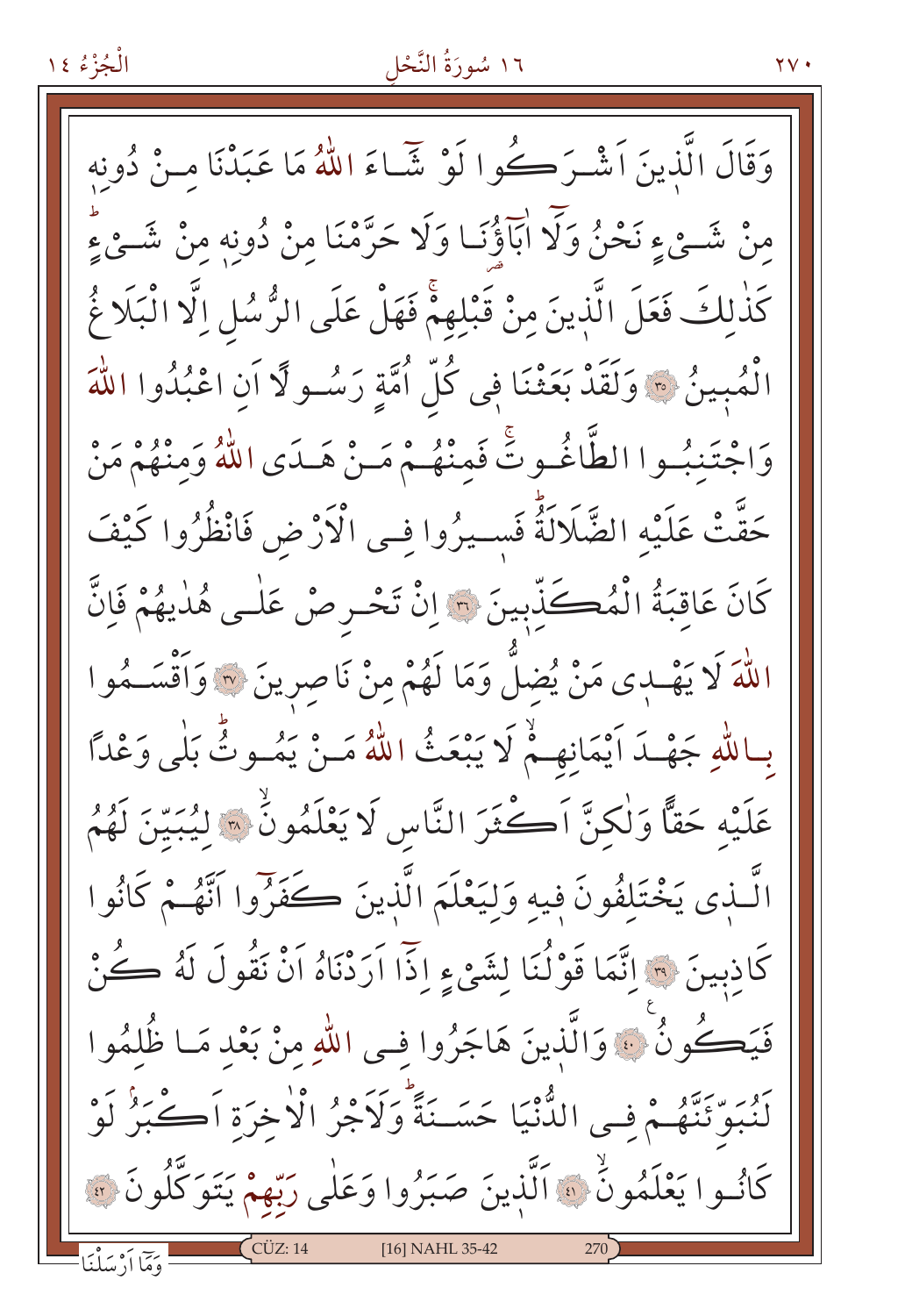الْجُزْءُ ١٤

وَمَّا أَرْسَـلْنَا مِنْ قَبْلِكَ إِلَّا رِجَالًا نُوحَى إِلَيْهِمْ فَسْـئَلُوا اَهْلَ الذَّكْرِ إِنَّ كُنْتُمْ لَا تَعْلَمُونَّ \* بِالْبَيِّنَـاتِ وَالزُّبُـرِّ وَأَنْزَلْنَا اِلَيْكَ الذِّكْرَ لِتُبَيِّنَ لِلنَّاسِ مَا نُـزِّلَ اِلَيْهِمْ وَلَعَلَّهُمْ يَتَفَكَّرُونَ لِهَ اَفَاَمِنَ الَّذِينَ مَكَرُوا السَّيِّئَاتِ اَنْْ يَخْسِفَ اللَّهُ بِهِمُ الْأَرْضَ أَوْ يَأْتِيَهُمُ الْعَذَابُ مِنْ حَيْثُ لَا يَشْكُرُونُ ۚ ﴾ أَوْ يَأْخُذَهُمْ فِي تَقَلَّبِهِـمْ فَمَا هُمْ بِمُعْجِزِيسٌ ۚ وَ وَ يَاْ خُذَهُمْ عَلٰـى تَخَوُّفُ فَإِنَّ رَبَّكُمْ لَرَؤُفٌ رَحِيمٌ \* اَوَلَمْ يَرَوْا اِلٰى مَا خَلَقَ اللَّهُ مِنْ شَــىْءٍ يَتَفَيَّؤُا ظِلَالُهُ عَنِ الْيَمِينِ وَالشَّمَّائِلِ سُجَّدًا لِلَّهِ وَهُمْ دَا خِرُونَ لِمَّةِ وَلِلَّهِ يَسْـجُدُ مَـا فِي السَّـمٰوَاتِ وَمَا فِي الْأَرْضِ مِـنْ دَابَّةِ وَالْمَلْئِكَةُ وَهُمْ لَا يَسْتَكْبِرُونَ ﴾ يَخَافُونَ رَبَّهُمْ مِنْ فَوْقِهِمْ وَيَفْعَلُـونَ مَا يُؤْمَـرُونَ ۚ وَقَالَ اللَّهُ لَا تَتَّخِـذُوا اِلْهَيْنِ اتّْنَيْنَ إِنَّمَا هُوَ إِلْـهٌ وَاحِدٌ فَإِيَّايَ فَارْهَبُونَ ۞ وَلَهُ مَا فِي السَّــمٰوَاتِ وَالْأَرْضِ وَلَـهُ الدِّينُ وَاصِبًّا أَفَغَيْرَ اللَّهِ تَتَّقُونَ ۞ وَمَا بِكُمْ مِنْ نِعْمَةٍ فَمِنَ اللَّهِ ثُمَّ إِذَا مَسَّكُمُ الضُّرُّ فَإِلَيْهِ تَجْزَرُونَ \* ثُمَّ إِذَا كَشَفَ الضُّرَّ عَنْكُمْ إِذَا فَرِيقٌ مِنْكُمْ بِرَبِّهِمْ يُشْرِكُونُ ﴾ [16] NAHL 43-54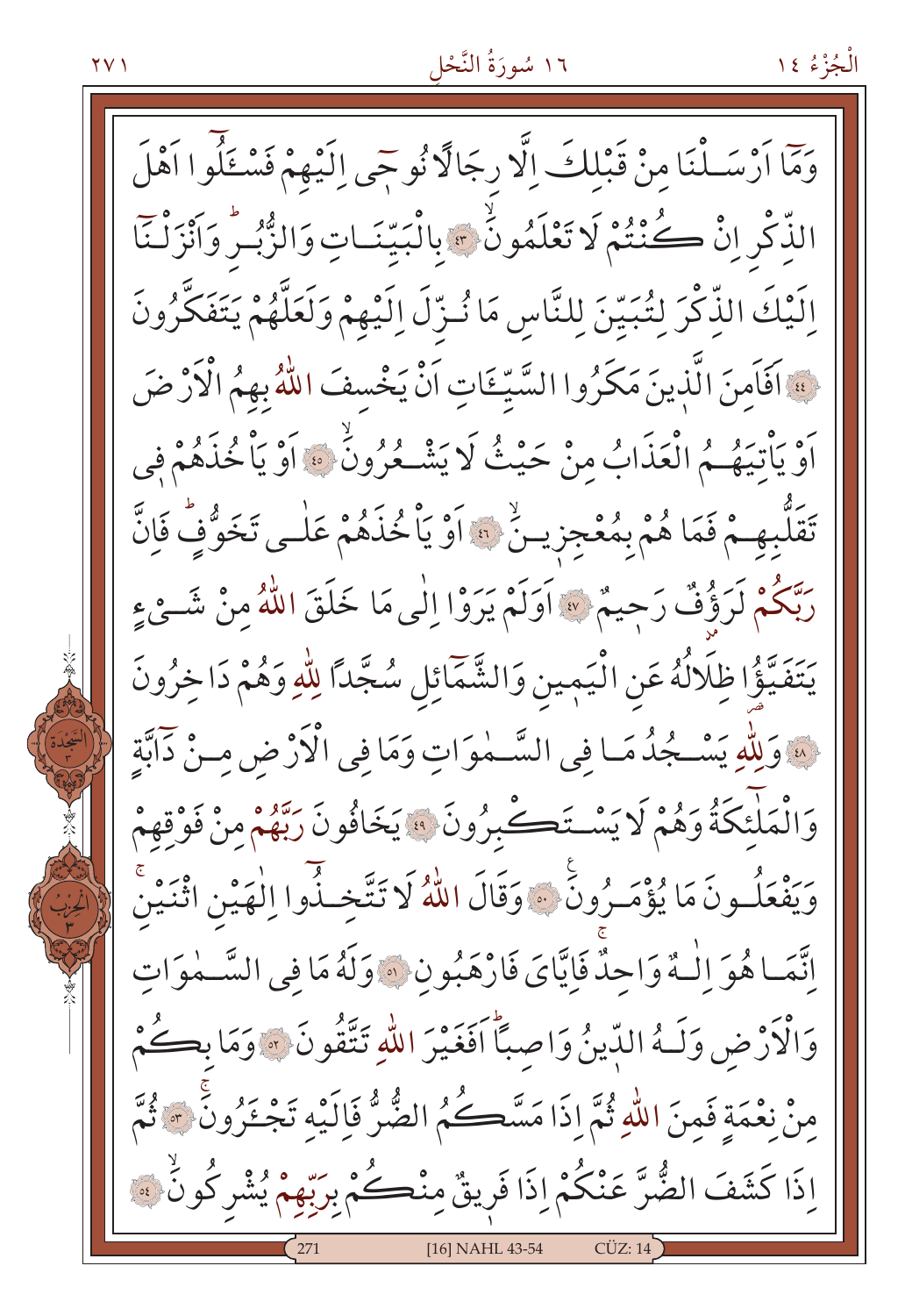### ١٦ سُورَةُ النَّحْل

لْيَكْفُرُوا بِمَا اٰتَيْنَاهُمْ فَتَمَتَّعُوا فَسَوْفَ تَعْلَمُونَ ۞وَيَجْعَلُونَ لمَا لَا يَعْلَمُونَ نَصِيبًا ممَّا رَزَقْنَاهُمّْ تَاللّهِ لَتُسْتَلُنَّ عَمَّا كُنْتُمْ تَفْتَرُونَ ۞ وَيَجْعَلُونَ لِلّهِ الْبَنَاتِ سُـبْحَانَهُ وَلَهُمْ مَا يَشْتَهُونَ » وَإِذَا بُشَّرَ اَحَدُهُمْ بِالْأُنْثَى ظَلَّ وَجْهُهُ مُسْوَدًّا وَهُوَ ڪَظِيمٌ ه يَتَوَارٰي مِنَ الْقَوْمِ مِنْ سُـوءِ مَا بُشّـرَ بِهُ أَيُمْسـطُهُ عَلٰى هُونِ اَمْ يَدُسُّـهُ فِي الثُّرَابِّ اَلَا سَاءَ مَا يَخْڪُمُونَ ۞ للَّذينَ لَا يُؤْمِنُونَ بِالْأَخِيرَةِ مَثَلُ السَّوْءِ وَلِلّهِ الْمَثَمُّ الْأَعْلَى وَهُوَ الْعَزِيــزُ الْحَكِيمُ ۚ وَلَوْ يُؤَاخِذُ اللَّهُ النَّاسَ بِظُلْمِهِمْ مَا تَرَكَ عَلَيْهَا مِنْ دَابَّةٍ وَلْكِنْ يُؤَخِّرُهُمْ إِلَى اَجَلِ مُسَـمَّى فَإِذَا جَمَاءَ اَجَلُهُمْ لَا يَسْتَأْخِرُونَ سَاعَةً وَلَا يَسْتَقْدِمُونَ ۞ وَيَجْعَلُونَ لِلَّهِ مَا يَكْرَهُونَ وَتَصِفُ اَلْسِنَتُهُمُ الْكَذِبَ اَنَّ لَهُمُ الْحُسْنٰيُّ لَا جَـرَمَ اَنَّ لَهُمُ النَّارَ وَاَنَّهُمْ مُفْرَطُونَ \* تَاللّٰهِ لَقَدْ اَرْسَـلْـنَا الْي أُمَم مِنْ قَبْلِكَ فَزَيّنَ لَهُمُ الشَّيْطَانُ آَعْمَالَهُمْ فَهُوَ وَلِيُّهُمُ الْيَوْمَ وَلَهُمْ عَذَابٌ اَلِيمٌ \* وَمَّا أَنْزَلْنَا عَلَيْكَ الْكِتَـابَ إِلَّا لِتُبَيِّنَ لَهُمُ الَّـٰذِى اخْتَلَفُوا فِيهْ وَهُٰـدًى وَرَحْمَةً لِقَـوْم يُؤْمِنُونَ فَّ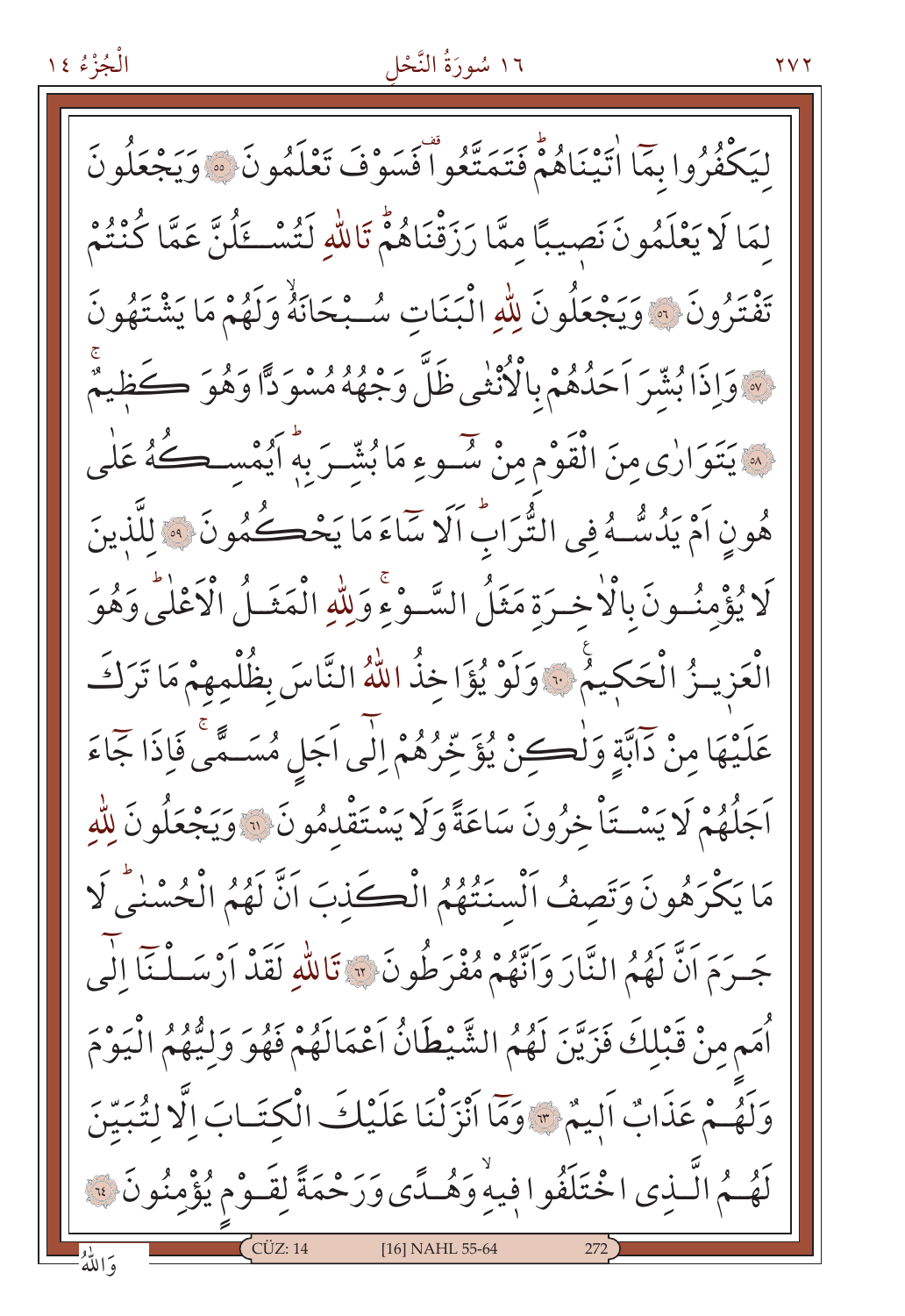وَاللَّهُ أَنْـزَلَ مِنَ السَّـجَاءِ مَمَاءً فَأَحْيَا بِـهِ الْأَرْضَ بَعْـدَ مَوْتِهَاً إِنَّ في ذٰلكَ لَايَةً لقَوْم يَسْمَعُونَ ۞ وَإِنَّ لَكُمْ فِي الْأَنْعَامِ لَعِبْرَةً نُسْقِيكُمْ مِمَّا فِي بُطُونِهِ مِنْ بَيْنِ فَرْ ثٍ وَدَمِ لَبَنَّا خَالِصًّا سَّائِغًا لِلشَّارِبِينَ ۞ وَمِنْ ثَمَرَاتِ النَّجِيلِ وَالْأَعْنَابِ تَتَّخِذُونَ مِنْهُ سَكَرًا وَرِزْقًا حَسَنًاً إِنَّ فِي ذٰلِكَ لَأَيَةً لِقَوْمٍ يَعْقِلُونَ \* وَأَوْ حٰي رَبُّكَ إِلَى النَّحْلِ أَنِ اتَّخِذِي مِنَ الْجِبَالِ بُيُو تَّا وَمِنَ الشَّجَرِ وَمِمَّا يَعْرِ شُونُهُ ۞ ثُمَّ كُلِّي مِنْ كُلِّ الثَّمَرَاتِ فَاسْلُكِي سُبُلَ رَبِّكِ ذُلُلًّا ۖ يَخْرُجُ مِنْ بُطُونِهَا شَرَابٌ مُخْتَلِفٌ اَلْوَانُهُ فِيهِ شَفّاءٌ لِلنَّاسِ اِنَّ فِحِي ذٰلِكَ لَأَيَةً لِقَوْمٍ يَتَفَكَّرُونَ ۚ ۚ وَاللَّهُ خَلَقَكُمْ ثُمَّ يَتَوَقِّيكُمْ وَمِنْكُمْ مَنْ يُرَدُّ إِلَى اَرْذَلِ الْعُمُرِ لِكَيْ لَا يَعْلَمَ بَعْدَ عِلْمٍ شَــْـئَاً اِنَّ اللّٰهَ عَلِيمٌ قَدِيرٌ ۞ وَاللّٰهُ فَضَّلَ بَعْضَكُمْ عَلٰى بَعْضٍ فِى الرِّزْقِ فَعَا الَّذِينَ فُضِّلُوا بِرَادِّي رِزْقِهِمْ عَلَى مَا مَلَكَتْ اَيْمَانُهُمْ فَهُمْ فِيهِ سَوَاءٌ اَفَبِنغْمَةِ اللَّهِ يَجْحَدُونَ ۞ وَاللَّهُ جَعَلَ لَكُمْ مِنْ اَنْفُسكُمْ ٱزْوَاجِــًا وَجَعَلَ لَكُمْ مِنْ ٱزْوَاجِكُمْ بَنِيــنَ وَحَفَدَةً وَرَزَقَكُمْ مِنَ الطَّيِّبَاتِ اَفَبِالْبَاطِلِ يُؤْمِنُونَ وَبِنِعْمَتِ اللّٰهِ هُمْ يَكَفُّرُونُ ۞ [16] NAHL 65-72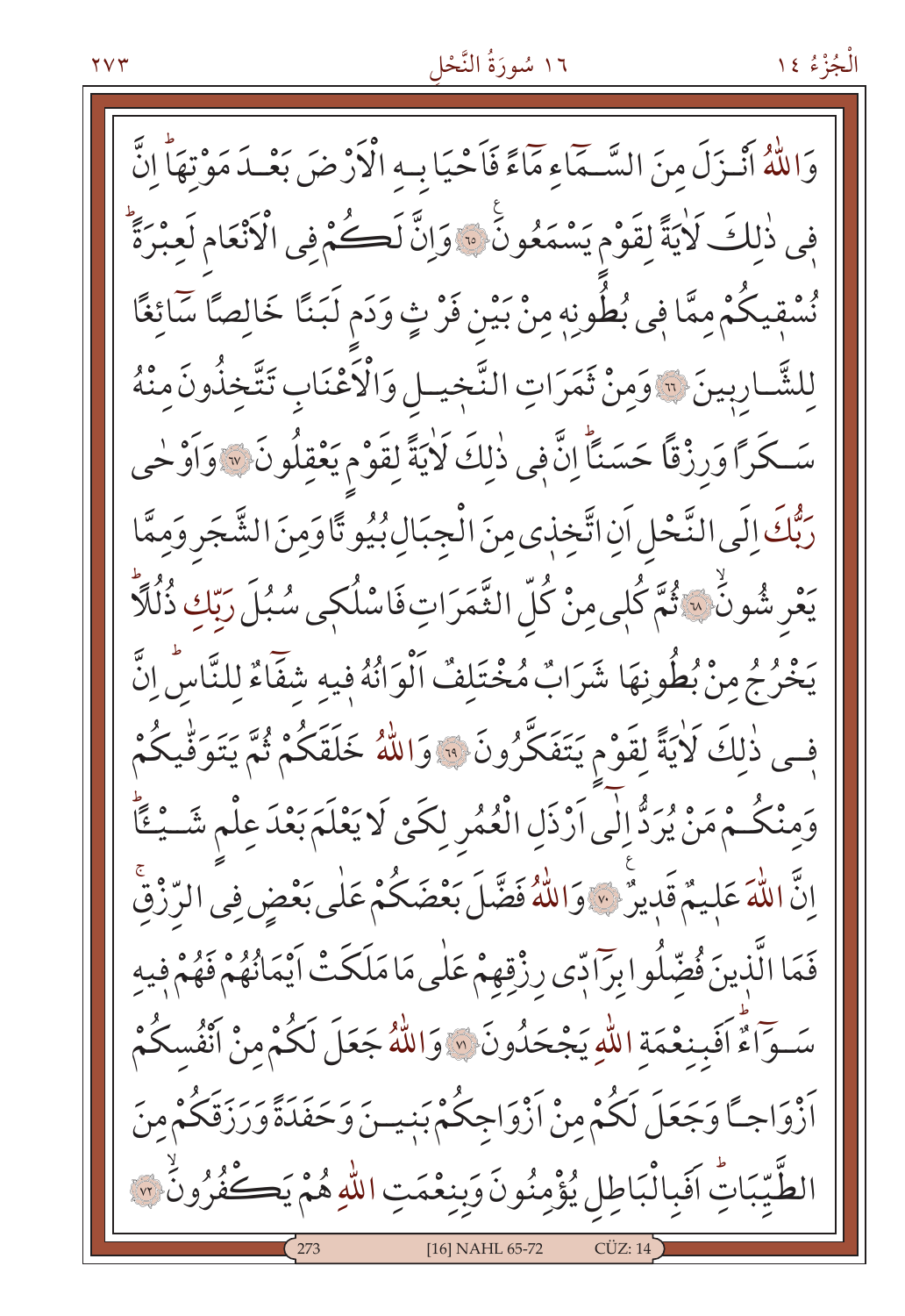#### ١٦ سُورَةُ النَّحْل

وَيَعْبُدُونَ مـنْ دُونِ اللّهِ مَـا لَا يَمْلِكُ لَهُـمْ رِزْقاً مِـنَ السَّـٰمٰوَاتِ وَالْأَرْضِ شَــْيُـًا وَلَا يَسْـتَطِيعُونَ ۞ فَـلَا تَضْرِبُوا لِلَّهِ الْأَمْثَـالِّ إِنَّ اللَّهَ يَعْلَـمُ وَأَنْتُـمْ لَا تَعْلَمُونَ \* ضَرَبَ اللَّهُ مَثَلًا عَبْدًا مَمْلُو كَمَّا لَا يَقْدِرُ عَلَى شَيْءٍ وَمَنْ رَزَقْنَـاهُ مِنَّا رِزْقًا حَسَـنًا فَهُوَ يُنْفِقُ مِنْهُ سـرًّا وَجَهْرًا هَلْ يَسْتَوُنَّ اَلْحَمْدُ لِلَّهِ بَلْ اَكْثَرُهُمْ لَا يَعْلَمُونَ ۞ وَضَرَبَ اللَّهُ مَثَلًا رَجُلَيْنِ اَحَدُهُمَّا اَبْكَمُ لَا يَقْدِرُ عَلَى شَـِّيءٍ وَهُوَ كُلّْ عَلَى مَوْلَيْهُ آيْنَمَا يُوَجِّهْهُ لَا يَأْتِ بِخَيْرٍ هَلْ يَسْتَوِى هُ وَ وَمَنْ يَأْمُرُ بِالْعَدْلِ وَهُوَ عَلَى صِرَاطٍ مُسْتَقِيمٌ ۞ وَلِلَّهِ غَيْبُ السَّـمٰوَاتِ وَالْأَرْضُ وَمَّا اَمْرُ السَّاعَةِ اِلَّا كَلَمْح الْبَصَـرِ أَوْ هُـوَ أَقْرَبُّ إِنَّ اللَّهَ عَلٰى كُلِّ شَـئٍ ءِ قَدِيرٌ ۞ وَاللَّهُ اَخْرَجَكُمْ مِنْ بُطُونِ اُمَّهَاتِكُمْ لَا تَعْلَمُونَ شَيْئًاْ وَجَعَلَ لَكُمُ السَّـمْعَ وَالْأَبْصَارَ وَالْأَفْءَدَةُ لَعَلَّكُمْ تَشْكُرُونَ لِهِ اَلَـمْ يَـرَوْا إِلَـى الطَّيْرِ مُسَـخَّرَاتٍ فِي جَوِّ السَّـمَاءِ مَا يُمْسكُهُنَّ إِلَّا اللَّهُ إِنَّ فِي ذٰلِكَ لَايَاتٍ لِقَوْمٍ يُؤْمِنُونَ ۞ [16] NAHL 73-79 وَاللَّهُ

**YVE**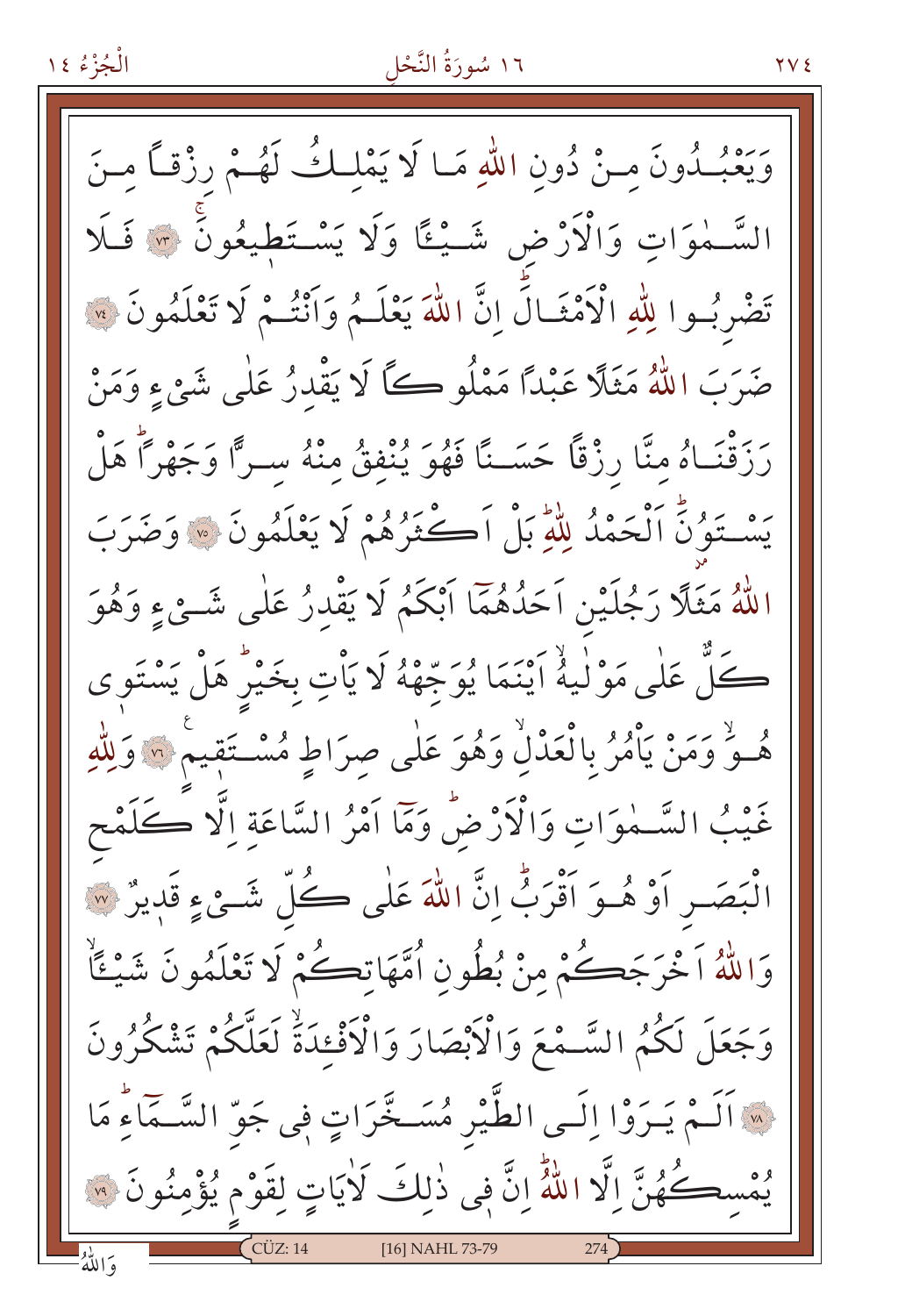الْجُزْءُ ١٤

وَاللَّهُ جَعَلَ لَكُمْ مِنْ بُيُوتِكُمْ سَكَنَّا وَجَعَلَ لَكُمْ مِنْ مُجلُّـودِ الْأَنْعَـامِ بُيُوتًا تَسْتَخِفُّونَهَا يَوْمَ ظَعْنِڪُمْ وَيَوْمَ إِقَامَتِكُمْ وَمِـنْ أَصْوَافِهَـا وَأَوْبَارِهَـا وَأَشْـعَارِهَا أَثَاثًا وَمَتَاعًا اِلٰى جِين \* وَاللّهُ جَعَلَ لَكُمْ مِمَّـا خَلَقَ ظِلَالًا وَجَعَلَ لَكُمْ مِنَ الْجِبَالِ اَكْنَانَـَّا وَجَعَلَ لَكُمْ سَـرَابِيلَ تَقِيكُمُ الْحَرَّ وَسَرَابِيلَ تَقِيكُمْ بَأْسَكُمْ كَذٰلكَ يُتمُّ نِعْمَتَهُ عَلَيْكُمْ لَعَلَّكُمْ تُسْلِمُونَ ۞ فَإِنْ تَوَلَّـوْا فَاتَّمَا عَلَيْـكَ الْبَـلَاغُ الْمُبِيـنُ ۞ يَعْرِفُـونَ نِعْمَـتَ اللّهِ ثُـمَّ يُنْكَرُونَهَا وَاَكْثَرُهُمُ الْڪَافِرُونَ ۞ وَيَوْمَ نَبْعَثُ مِنْ كُلّ أُمَّةٍ شَـهِيداً ثُمَّ لَا يُؤْذَنُ لِلَّذِينَ كَفَرُوا وَلَا هُمْ يُسْتَعْتَبُونَ لِهِ وَإِذَا رَآ الَّذِينَ ظَلَمُوا الْعَـذَابَ فَلَا يُخَفَّفُ عَنْهُمْ وَلَا هُمْ يُنْظَرُونَ ۞ وَإِذَا رَاَ الَّذِينَ اَشْـرَكُوا شُـرَكَّاءَهُمْ قَالُوا رَبَّنَا هَؤُلَّاءِ شُرَكَّاؤُنَا الَّذِينَ كُنَّا نَدْعُـوا مِنْ دُونِكَ فَاَلْقَوْا إِلَيْهِمُ الْقَوْلَ إِنَّكُمْ لَكَاذِبُونَّ ۞ وَاَلْقَوْا إِلَى اللَّهِ يَوْمَئِذِ السَّـلَمَ وَضَلَّ عَنْهُـمْ مَا كَانُوا يَفْتَرُونَ ۞ [16] NAHL 80-87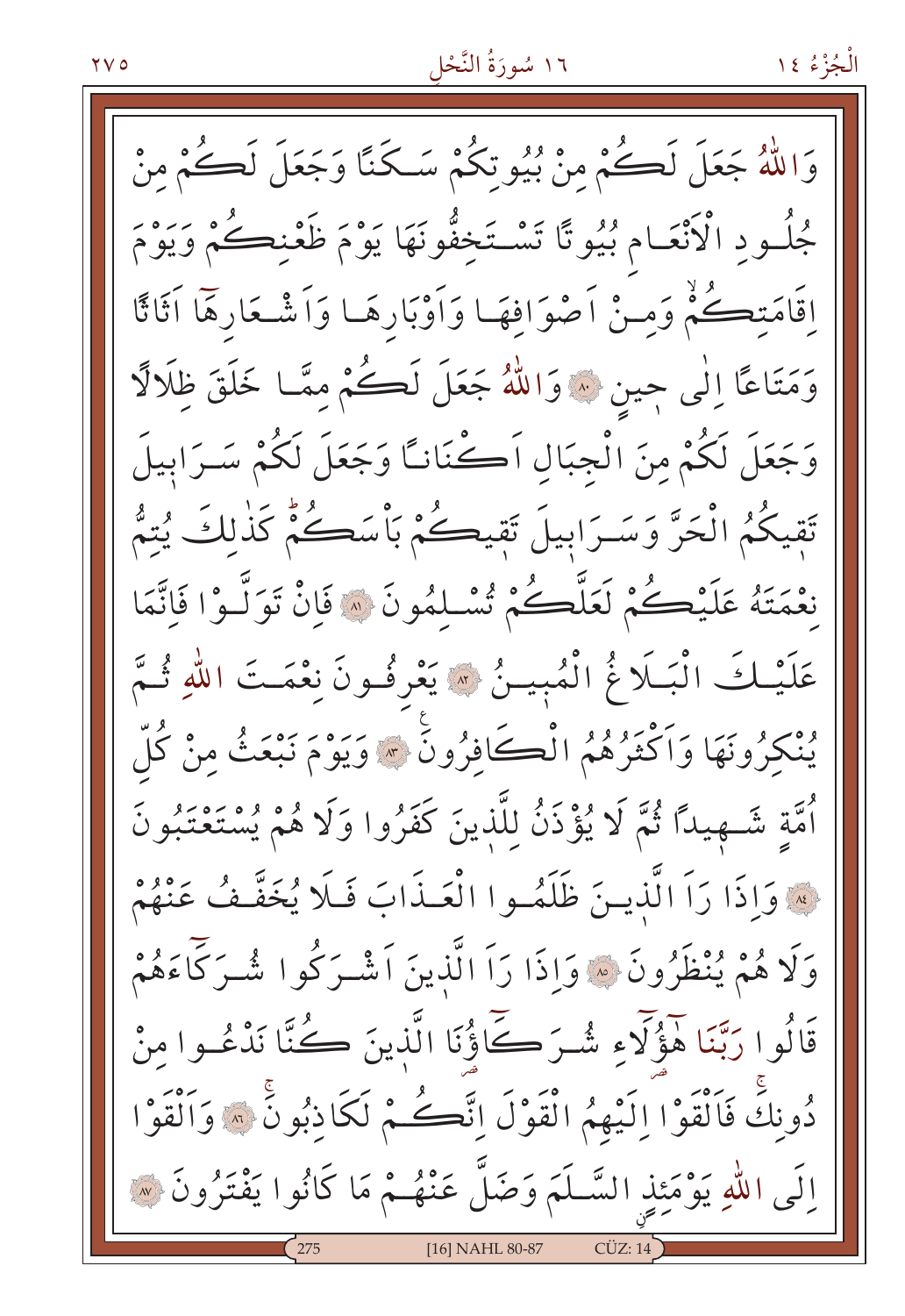#### ١٦ سُورَةُ النَّحْل

۲۷٦

اَلَّذِينَ ڪَفَرُوا وَصَدُّوا عَنْ سَـبِيلِ اللّٰهِ زِدْنَاهُــمْ عَذَابًا فَوْقَ الْعَذَابِ بِمَا كَانُوا يُفْسِدُونَ ۞ وَيَـوْمَ نَبْعَثُ فِي كُلّْ اُمَّةٍ شَهِيداً عَلَيْهِمْ مِنْ اَنْفُسهِمْ وَجِئْنَا بِكَ شَهِيداً عَلٰی هَؤُلَاءٌ وَنَزَّلْنَا عَلَیْكَ الْکِتَابَ تِبْیَانًا لِڪُلِّ شَیْءٍ وَهُـدًى وَرَحْمَـةً وَبُشْـرٰى لِلْمُسْـلمينَ \* إِنَّ اللَّهَ يَأْمُـرُ بِالْعَـٰدْلِ وَالْإِحْسَـانِ وَإِيتَّـائِ ذِي الْقُرْبِـي وَيَنْهْـي عَـن الْفَحْشَاءِ وَالْمُنْڪَرِ وَالْبَغْيَّ يَعِظُكُمْ لَعَلَّكُمْ تَذَكَّرُونَ فَ وَأَوْفُوا بِعَهْدِ اللَّهِ إِذَا عَاهَدْتُمْ وَلَا تَنْقُضُوا الْأَيْمَانَ بَعْدَ تَوْكِيدهَا وَقَدْ جَعَلْتُمُ اللَّهَ عَلَيْكُمْ كَفيلًا انَّ اللَّهَ يَعْلَمُ مَا تَفْعَلُونَ ۞ وَلَا تَكُونُوا كَالَّتِي نَقَضَتْ غَزْلَهَا منْ بَعْدٍ قُوَّةِ أَنْڪَاثًا تَتَّخذُونَ أَيْمَانَڪُمْ دَخَـلًا بَيْنَكُمْ َنْ تَڪُونَ اُمَّةٌ هِيَ اَرْبِي مِنْ اُمَّةٍ اِنَّمَا يَبْلُو ڪُمُ اللّٰهُ بِهُ وَلَيُبَيِّنَنَّ لَكُمْ يَوْمَ الْقِيْمَةِ مَا كُنْتُمْ فِيهِ تَخْتَلِفُونَ ۞ وَلَوْ شَّاءَ اللَّهُ لَجَعَلَڪُمْ اُمَّةً وَاحِدَةً وَلِٰڪِنْ يُضلُّ مَنْ يَتِمَّـاءُ وَيَهْدي مَنْ يَشَاءُ وَلَتُسْــئِلُنَّ عَمَّا كُنْتُمْ تَعْمَلُونَ ۞ [16] NAHL 88-93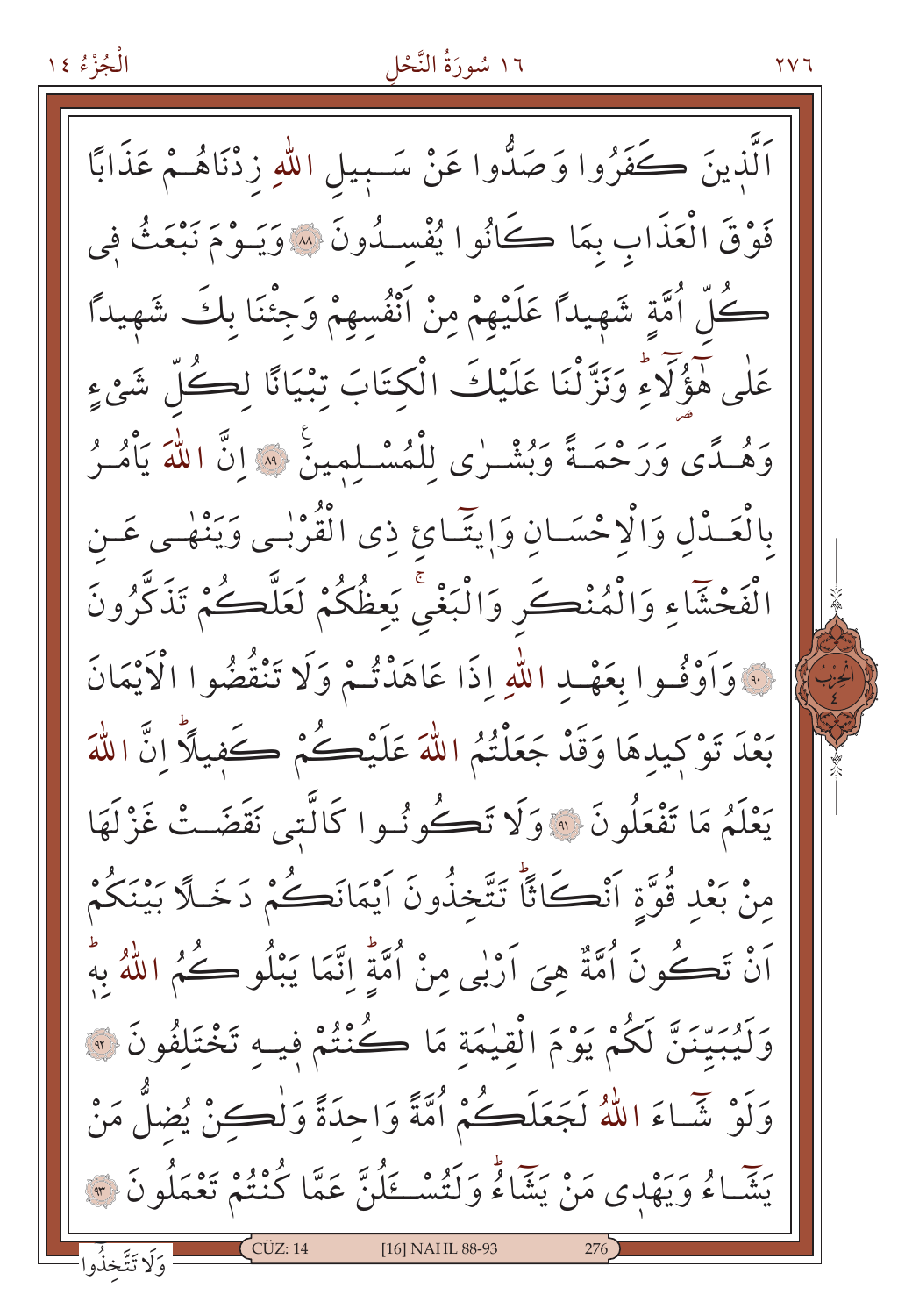وَلَا تَتَّخذُوا اَيْمَانَكُمْ دَخَلًا بَيْنَكُمْ فَتَزِلَّ قَـٰدَمٌ بَعْدَ ثُبُوتِهَـا وَتَذُوقُـوا الشَّـوءَ بِمَـا صَدَدْتُمْ عَنْ سَـبيلِ اللَّهِ وَلَكُمْ عَـذَابٌ عَظيـمٌ \* وَلَا تَشْـتَرُوا بِعَهْـدِ اللَّهِ ثَمَنًا قَليلاً اِنَّمَا عِنْدَ اللَّهِ هُوَ خَيْرٌ لَكُمْ إِنْ كُنْتُمْ تَعْلَمُونَ ِ مَا عِنْدَكُمْ يَنْفَدُ وَمَا عِنْدَ اللّهِ بَاقُ وَلَنَجْزِيَنَّ الَّذِينَ صَبَرُوا اَجْرَهُمْ بِاَحْسَنِ مَا ڪَانُوا يَعْمَلُونَ ۞ مَنْ عَمِلَ صَالحًا منْ ذَكَرٍ أَوْ أُنْثَى وَهُوَ مُؤْمِنٌ فَلَنُحْيِيَنَّهُ حَـٰوةً طَيّبَـةً وَلَنَجْزِيَنَّهُمْ أَجْرَهُمْ بِأَحْسَــن مَا كَانُوا يَعْمَلُونَ ۞ فَإِذَا قَرَأْتَ الْقُرْاٰنَ فَاسْتَعِذْ بِاللَّهِ مِنَ الشَّــْطَانِ الرَّجِيم لِهَ اتَّـهُ لَيْسَ لَـهُ سُـلْطَانٌ عَلَـى الَّذِيـنَ اٰمَنُـوا وَعَلْـى رَبِّهِمْ يَتَوَكَّلُونَ \* إِنَّمَا سُلْطَانُهُ عَلَى الَّذينَ يَتَوَلَّوْنَهُ وَالَّذِينَ هُمْ بِهِ مُشْـرٍ كُونٍّ ۞ وَإِذَا بَدَّنْـنَّا أَيَةً مَكَانَ أَيَةٌ وَاللَّهُ اَعْلَمُ بِمَا يُنَزِّلُ قَالُوا اِنَّمَّا اَنْتَ مُفْتَرٌ بَلْ اَكْثَرُهُمْ لَا يَعْلَمُــونَ ۞ قُـلْ نَزَّلَـهُ رُوحُ الْقُدُسِ مِنْ رَبِّكَ بِالْحَقّ ليُثَبّتَ الَّذِينَ اٰمَنُوا وَهُـدًى وَبُشْـرٰى لِلْمُسْـلِمِينَ لَنَّهُ [16] NAHL 94-102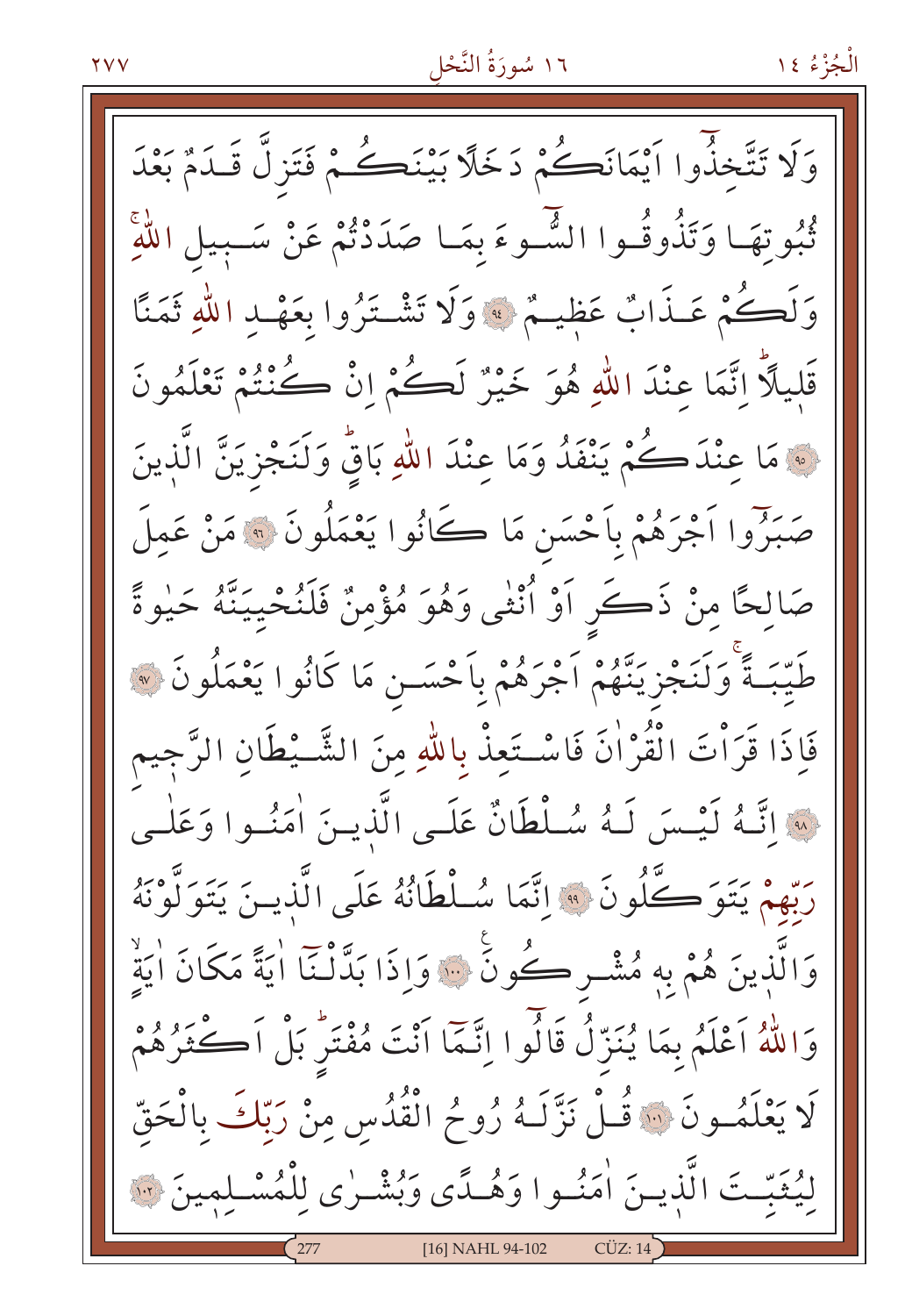#### ١٦ سُورَةُ النَّحْل

**YVA** 

وَلَقَدْ نَعْلَمُ اَنَّهُمْ يَقُولُونَ إِنَّمَا يُعَلَّمُهُ بَشَرٌ لِسَانُ الَّذي يُلْحِدُونَ إِلَيْهِ أَعْجَمِيٌّ وَهٰذَا لِسَانٌ عَرَبِيٌّ مُبِينٌ فَ اِنَّ الَّذِينَ لَا يُؤْمِنُونَ بِأَيَاتِ اللَّهِ لَا يَهْدِيهِمُ اللَّهُ وَلَهُمْ عَذَابٌ أَلِيمٌ \* إِنَّمَا يَفْتَرِي الْكَذِبَ الَّذِينَ لَا يُؤْمِنُونَ بِأَيَاتِ اللَّهِ وَأُولٰئِكَ هُمُ الْكَاذِبُونَ ۞ مَنْ كَفَرَ بِاللَّهِ مِنْ بَعْدِ إيمَانِهِ إلَّا مَنْ أُكْرَهَ وَقَلْبُهُ مُطْمَئِنٌّ بِالْإِيمَانِ وَلْكِنْ مَنْ شَرَحَ بِالْكُفْرِ صَدْرًا فَعَلَيْهِمْ غَضَبٌ مِنَ اللَّهِ وَلَهُمْ عَذَابٌ عَظيمٌ نَّةِ ذَٰلِكَ بِأَنَّهُمُ اسْتَحَبُّوا الْحَيْوةَ الدُّنْيَا عَلَى الْاخرَةْ وَاَنَّ اللهَ لَا يَهْدِى الْقَوْمَ الْكَافِرِينَ ۞ أُولٰئِكَ الَّذِينَ طَبَعَ اللَّهُ عَلَى قُلُوبِهِمْ وَسَمْعِهِمْ وَأَبْصَارِهِمْ وَأُولَٰئِكَ هُمُ الْغَافِلُونَ ﴾ لَا جَرَ مَ أَنَّهُمْ فِي الْأَخِرَةِ هُمُ الْخَاسِرُونَ ﴾ فَمَّ إِنَّ رَبَّكَ لِلَّذِينَ هَاجَرُوا مِنْ بَعْدِ مَا فُتِنُوا ثُمَّ جَاهَدُوا وَصَبَرُواْ إِنَّ رَبَّكَ مِنْ بَعْدِهَا لَغَفُورٌ رَحِيمٌ ۞  $CCUZ:14$ [16] NAHL 102-110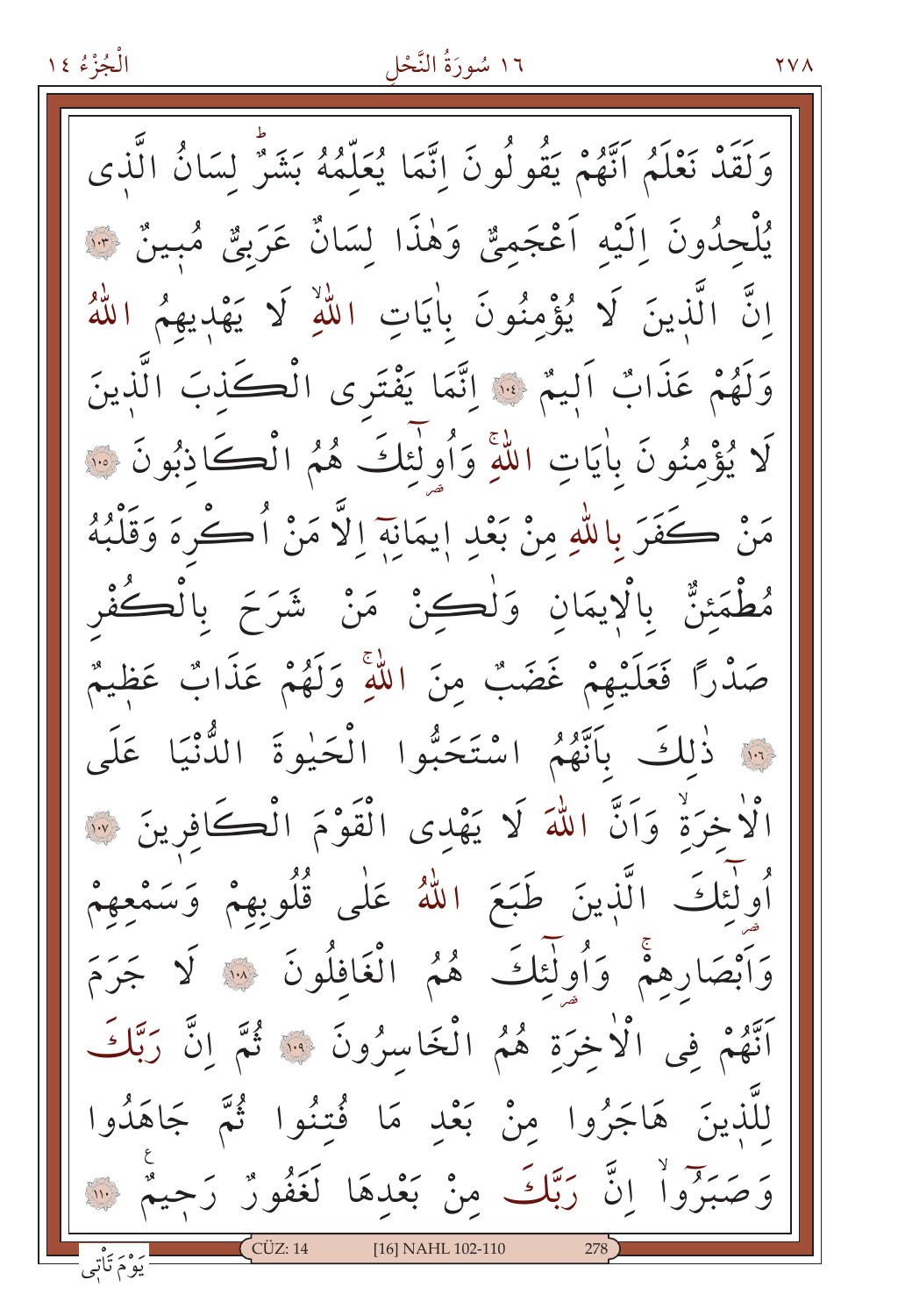يَوْمَ تَأْتِي ڪُلَّ نَفْسِ تُجَادِلُ عَنْ نَفْسِـهَا وَتُوَفِّي ڪُلَّ نَفْسِ مَا عَمِلَتْ وَهُـمْ لَا يُظْلَمُونَ ۞ وَضَـرَبَ اللَّهُ مَثَلًا قَرْيَـةً كَانَتْ اٰمِنَةً مُطْمَئِنَّةً يَاْتِيهَا رِزْقُهَا رَغَدًا مِنْ كُلِّ مَكَانٍ فَكَفَرَتْ بِأَنْعُمِ اللَّهِ فَاَذَاقَهَا اللَّهُ لِبَـاسَ الْجُوعِ وَالْخَوْفِ بِمَـا كَانُوا يَصْنَعُونَ ۞ وَلَقَدْ جَمَاءَهُمْ رَسُـولٌ مِنْهُمْ فَكَذَّبُوهُ فَاَخَذَهُمُ الْعَـذَابُ وَهُـمْ ظَالِمُونَ ٣ فَكُلُوا ممَّا رَزَقَكُمُ اللَّهُ حَلَالًا طَيِّبًا وَاشْكُرُوا نَعْمَتَ اللَّهِ إِنْ كُنْتُـمْ إِيَّاهُ تَعْبُدُونَ ۚ ۚ إِنَّمَا حَـرَّمَ عَلَيْكُمُ الْمَيْتَةَ وَالدَّمَ وَلَحْمَ الْخِنْزِيرِ وَمَآ أُهِلَّ لِغَيْرِ اللهِ بِهٖۚ فَمَنِ اضْطُرَّ غَيْــرَ بَا غِ وَلَا عَادٍ فَإِنَّ اللَّهَ غَفُــونٌ رَجِيمٌ ۞ وَلَا تَقُولُوا لمَا تَصفُ الْسَـنَتُكُمُ الْكَذِبَ هٰذَا حَلَالٌ وَهٰذَا حَرَامٌ لتَفْتَرُوا عَلَى اللهِ الْكَذِبِّ إِنَّ الَّذِينَ يَفْتَرُونَ عَلَى اللهِ الْكَذبَ لَا يُفْلِحُونَّ ۞ مَتَاعٌ قَلِيلٌ وَلَهُـمْ عَذَابٌ اَلِيمٌ · وَعَلَـى الَّذِينَ هَـادُوا حَرَّمْنَا مَـا قَصَصْنَا عَلَيْكَ مِنْ قَبْلٌ وَمَا ظَلَمْنَاهُمْ وَلْكِنْ كَانُسُوا اَنْفُسَـهُمْ يَظْلِمُونَ ۞ [16] NAHL 111-118